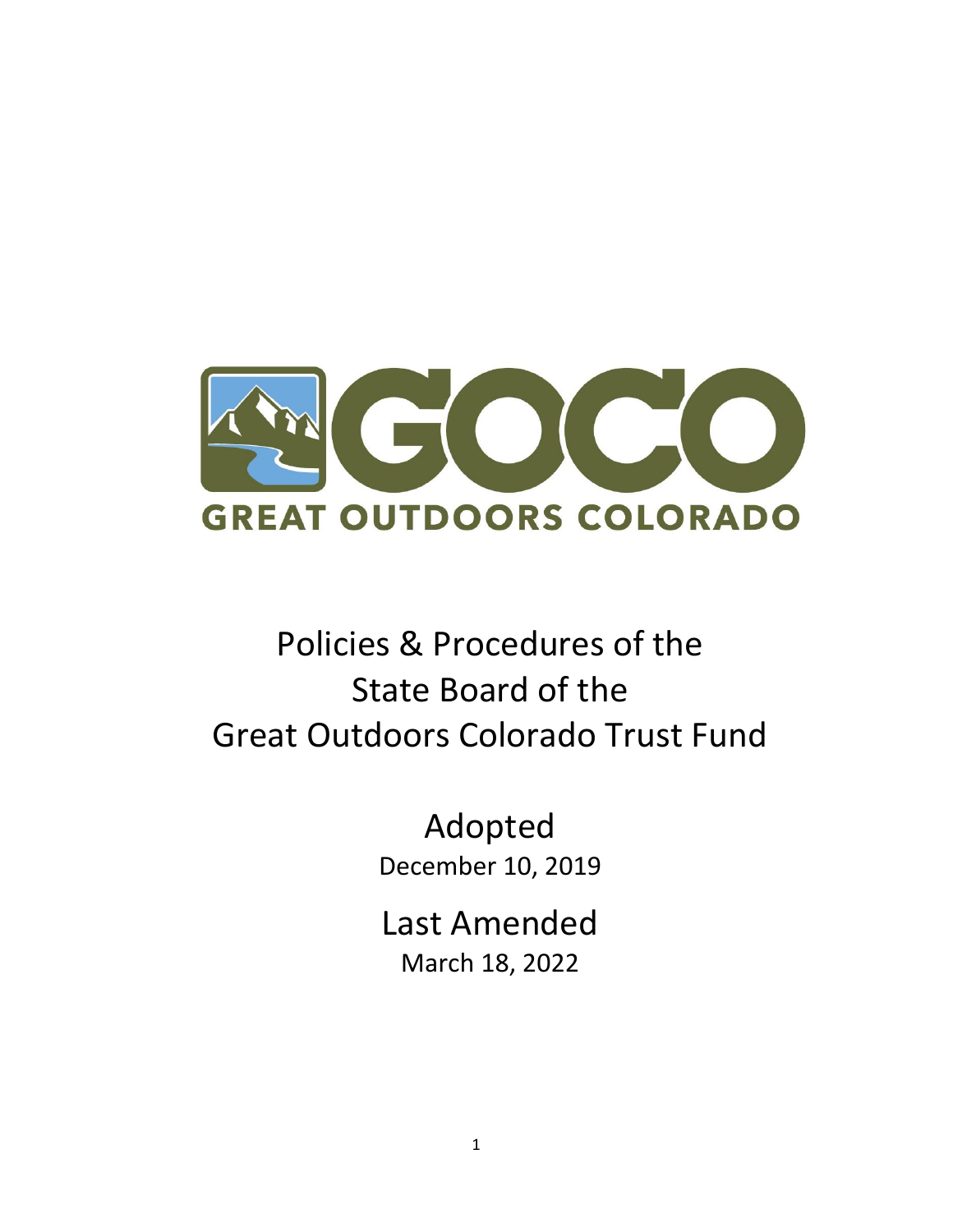

|    | <b>Contents</b> |                                                                              |  |
|----|-----------------|------------------------------------------------------------------------------|--|
| 1. |                 |                                                                              |  |
|    | 1.1.            |                                                                              |  |
|    | 1.2.            |                                                                              |  |
|    | 1.3.            | Delegation of Authority for Administration of Employee Plans and Programs5   |  |
|    | 1.4.            |                                                                              |  |
|    | 1.5.            |                                                                              |  |
|    | 1.6.            |                                                                              |  |
| 2. |                 |                                                                              |  |
|    | 2.1.            |                                                                              |  |
|    | 2.2.            |                                                                              |  |
|    | 2.3.            |                                                                              |  |
|    | 2.4.            |                                                                              |  |
|    | 2.5.            |                                                                              |  |
|    | 2.6.            |                                                                              |  |
|    | 2.7.            |                                                                              |  |
|    | 2.8.            |                                                                              |  |
|    | 2.9.            |                                                                              |  |
|    | 2.10.           |                                                                              |  |
|    | 2.11.           | Program Purposes, Eligibility, Categorization and Discretionary Authority 13 |  |
| 3. |                 |                                                                              |  |
|    | 3.1.            |                                                                              |  |
|    | 3.2.            |                                                                              |  |
|    | 3.3.            |                                                                              |  |
|    | 3.4.            |                                                                              |  |
|    | 3.5.            |                                                                              |  |
| 4. |                 |                                                                              |  |
|    | 4.1.            |                                                                              |  |
|    | 4.2.            |                                                                              |  |
| 5. |                 |                                                                              |  |
|    | 5.1.            |                                                                              |  |
|    | 5.2.            |                                                                              |  |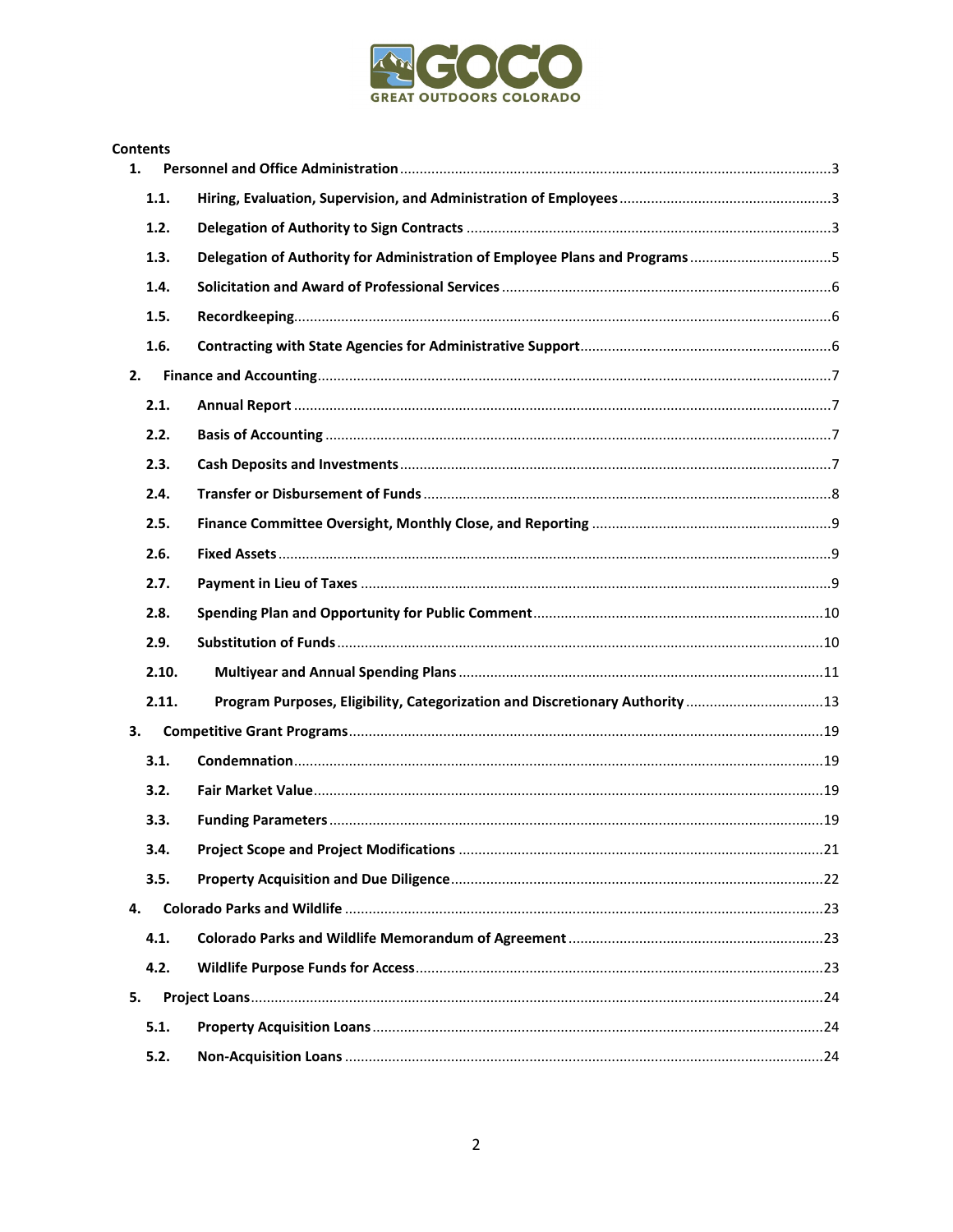

## <span id="page-2-0"></span>**1. Personnel and Office Administration**

## <span id="page-2-1"></span>**1.1. Hiring, Evaluation, Supervision, and Administration of Employees**

**Policy Statement:** The executive director is responsible for hiring, evaluation, supervision, and administration of all GOCO employees. However, the hiring and evaluation of the executive director will remain the responsibility of the board.

An employee handbook of organization guidelines will be maintained and signed by each employee upon acceptance of employment with GOCO. The employee handbook will establish and clearly communicate policies consistent with best practices for the management of nonprofit and government entities. This handbook may be updated at the discretion of the executive director to address any significant changes related to employment at GOCO.

As part of this handbook, the executive director shall maintain and execute a comprehensive approach to performance management and compensation that will apply to all employees, except the executive director, on an annual basis. The performance management approach shall specify an approach to measuring employees' performance regarding key job attributes, goals, and professional development opportunities. The compensation approach should seek to balance equitable compensation, rewards for job performance, and fiscal prudence.

Consistent with the organization's recordkeeping policy and procedures, personnel files must be retained on all GOCO employees in a locked cabinet or in a secure electronic file. Files will contain at a minimum: letter of hire, resume or application, job description, W-4, I-9 form, benefits information, performance evaluation materials, and details of compensation over time.

**Procedural Document Included by Reference:** The State Board of the Great Outdoors Colorado Trust Fund Employee Handbook

#### **Constitutional Mandate:** 6(2)(f)

# <span id="page-2-2"></span>**1.2. Delegation of Authority to Sign Contracts**

**Policy Statement:** The executive director and staff director or officer who has primary responsibility for managing GOCO's finances (each, an "Authorized Officer," and together, the "Authorized Officers") are hereby granted authority with respect to authorizing, approving, and executing contracts within the limits of the annual operating budget as approved by the board. This includes grant agreements, Memorandum of Agreements, Memorandum of Understanding, or Intergovernmental Agreements for the purpose of implementing programs or projects approved by the board.

#### **Procedural Document Included by Reference:** None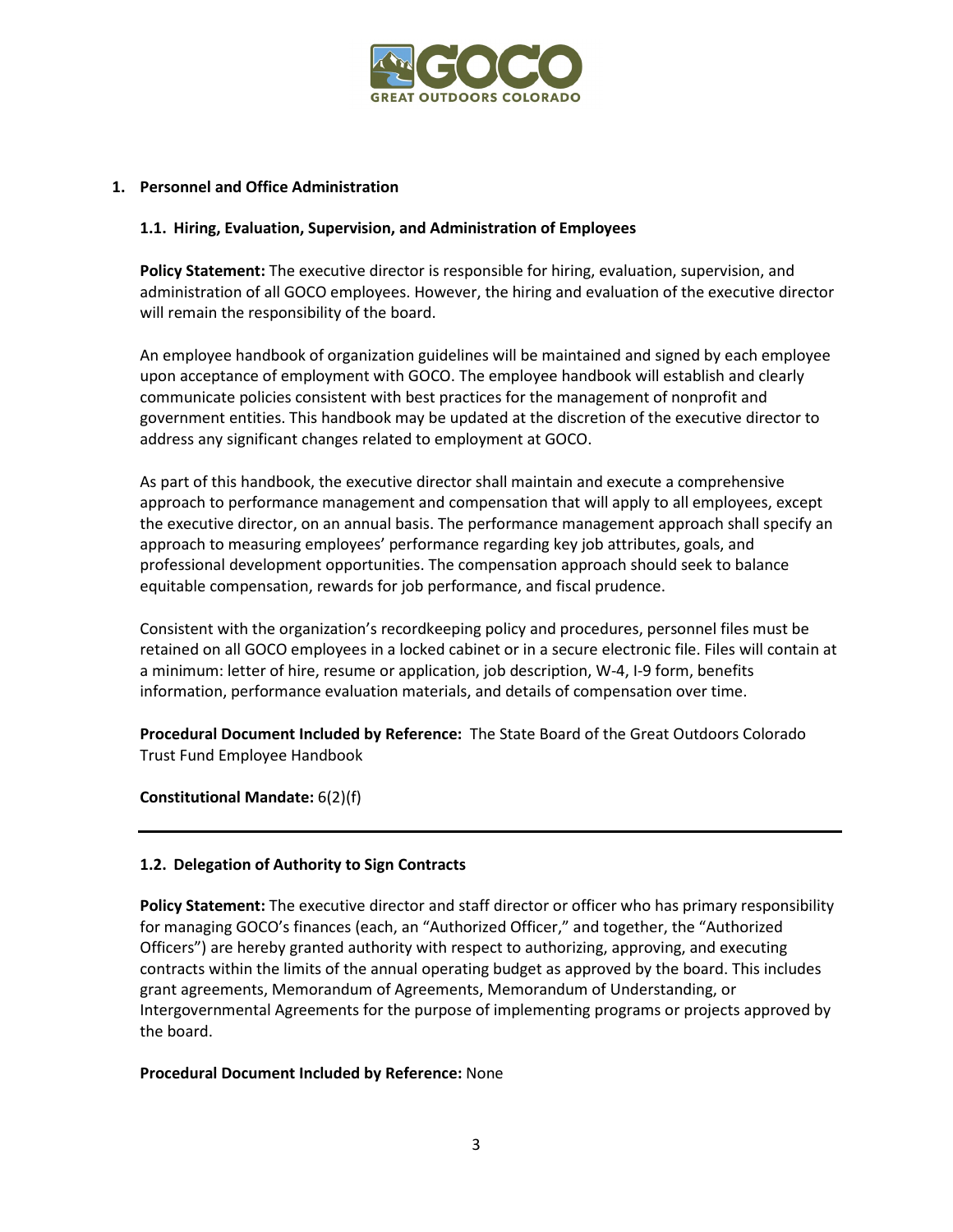

**Constitutional Mandate:** 6(2)(f)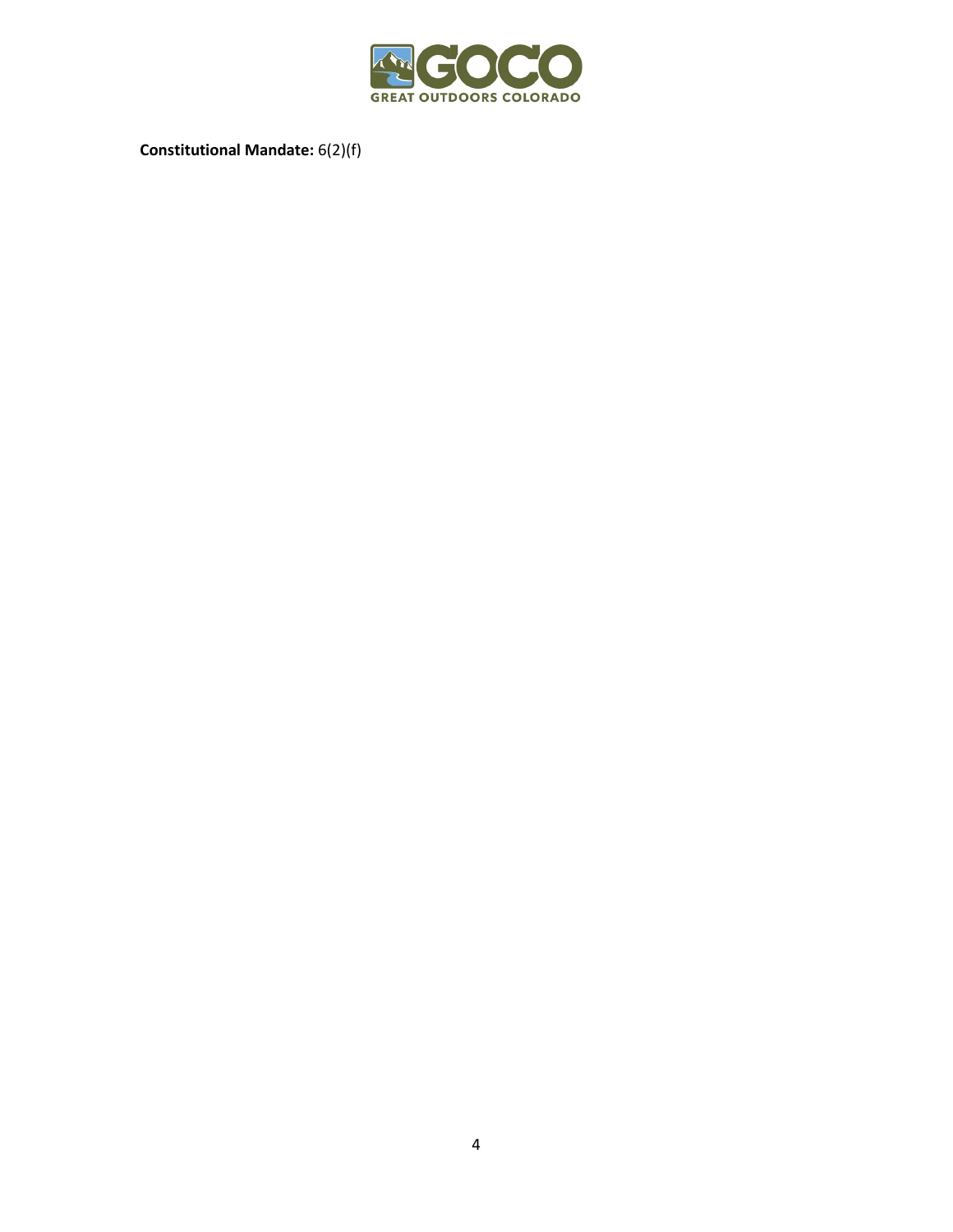

# <span id="page-4-0"></span>**1.3. Delegation of Authority for Administration of Employee Plans and Programs**

**Policy Statement:** The State Board of the Great Outdoors Colorado Trust Fund sponsors and maintains plans and programs (collectively "Plans and Programs") on behalf of its employees and their beneficiaries, including but not limited to, the following:

- a) The State Board of the Great Outdoors Colorado Trust Fund Pension Plan as amended and restated, adopted January 15, 2016;
- b) The State Board of the Great Outdoors Colorado Trust Fund Compensation Plan as amended and restated, adopted January 1, 2009;
- c) A number of health and welfare benefit plans:
	- 1. health savings accounts ("HSA");
	- 2. flexible spending accounts ("FSA") related to commuter, parking, and dependent care expenses;
	- 3. medical insurance;
	- 4. dental insurance;
	- 5. life insurance;
	- 6. accidental death and dismemberment insurance;
	- 7. long-term disability insurance; and
	- 8. short-term disability insurance.

The board has determined that greater efficiency and consistency is achieved by delegating administrative authority for Plans and Programs from time to time. As such, the Authorized Officers, with input of legal counsel and third party expertise as necessary, are hereby granted authority with respect to all Plans and Programs. Authorized Officers have full power and authority to take any and all necessary and appropriate actions, which otherwise would require approval of the board, including amendment of Plans and Programs, provided such amendments are administrative in nature with no additional fiscal impacts on GOCO, and/or are required by changes in law. Substantive changes to the overall scope or nature of the Plans and Programs that have substantial fiscal impacts on GOCO shall remain subject to the board's discretion and approval.

# **Procedural Document Included by Reference:** None

**Constitutional Mandate:** 6(2)(f)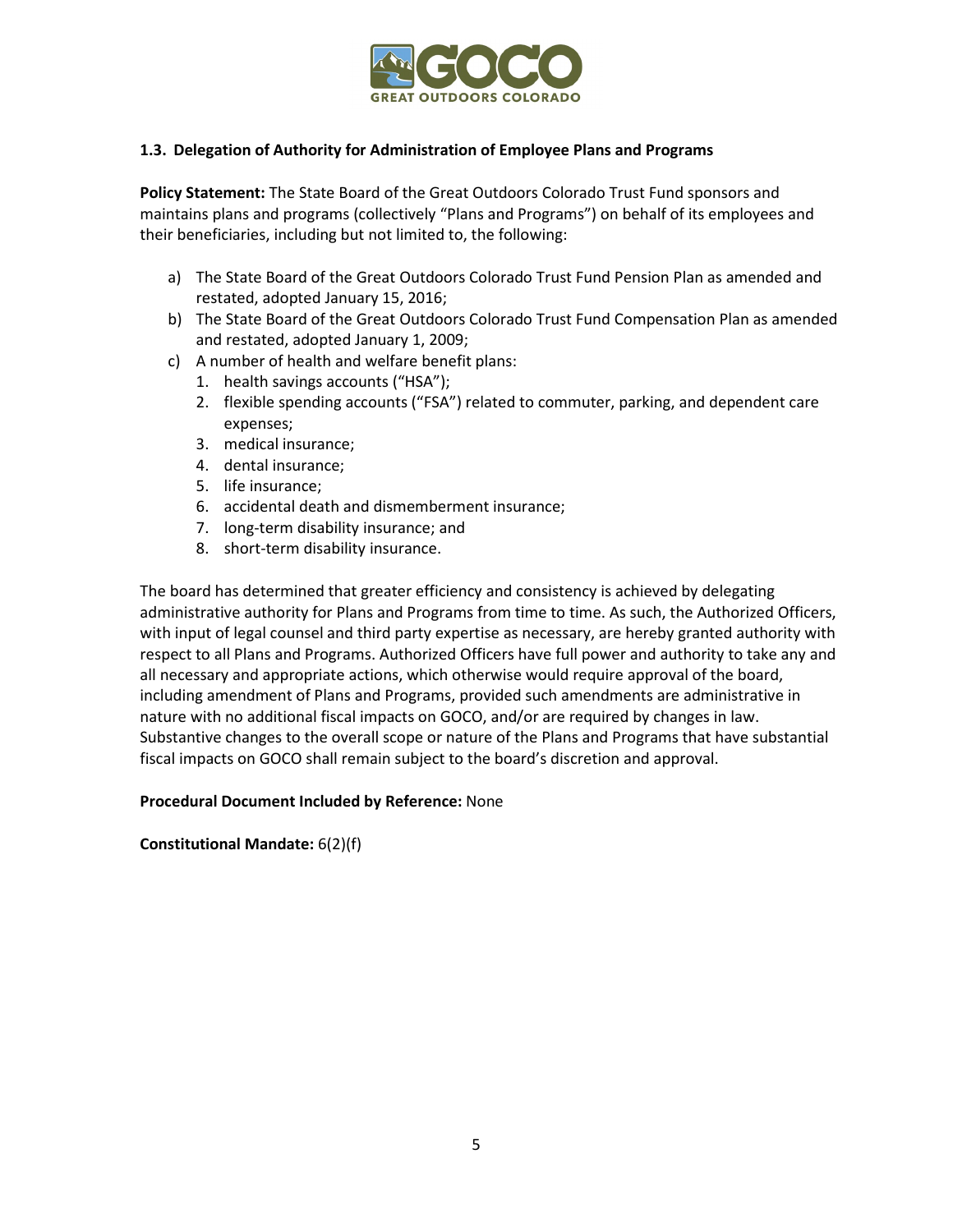

## <span id="page-5-0"></span>**1.4. Solicitation and Award of Professional Services**

**Policy Statement***:* Professional services obtained for the purposes of carrying out the program and mission of GOCO with a full contract value over \$25,000 and/or extending over multiple years should use a competitive bid process. The bid process should have criteria established to ensure successful completion of the project within a reasonable timeline and cost ceiling.

The board acknowledges that there are occasions when professional services must be purchased from a specific vendor or a sole-source purchase. This may be the case if the service requires particular expertise that only one supplier may provide. Research must be performed and documented to demonstrate that, to the best of the purchaser's belief, only one vendor is capable of delivering the required good or service.

## **Procedural Document Included by Reference:** None

**Constitutionnel Mandate:** Mandate 6(2)(f)

## <span id="page-5-1"></span>**1.5. Recordkeeping**

**Policy Statement***:* It is the policy of the board that GOCO staff should maintain, with updates to assure compliance with the Bylaws of the Board and with best practices as needed, specific procedures for responding to public requests for access to the records of the organization, as well as a clear record retention schedule for all departments and functions of the organization, covering a variety of document types and media, including but not limited to grants, payroll, accounting, contracts, general operations, and information technology.

**Procedural Document Included by Reference:** Record Retention & Request Procedures

**Constitutional Mandate***:* Section 6(2)(a)

#### <span id="page-5-2"></span>**1.6. Contracting with State Agencies for Administrative Support**

**Policy Statement:** The board shall, at its discretion, consider and adopt a resolution regarding the board's determination as to whether it is reasonably feasible under then-current circumstances for the board to contract with the Department of Natural Resources or other state agency for necessary administrative support. Consistent with the board's determination and depending on whether any such contract is then in place, the board shall then proceed to enter into one or more such contracts, terminate such contract(s), or take no further action at that time.

#### **Procedural Document Included by Reference:** None

**Constitutional Mandate***:* Section 6(2)(f)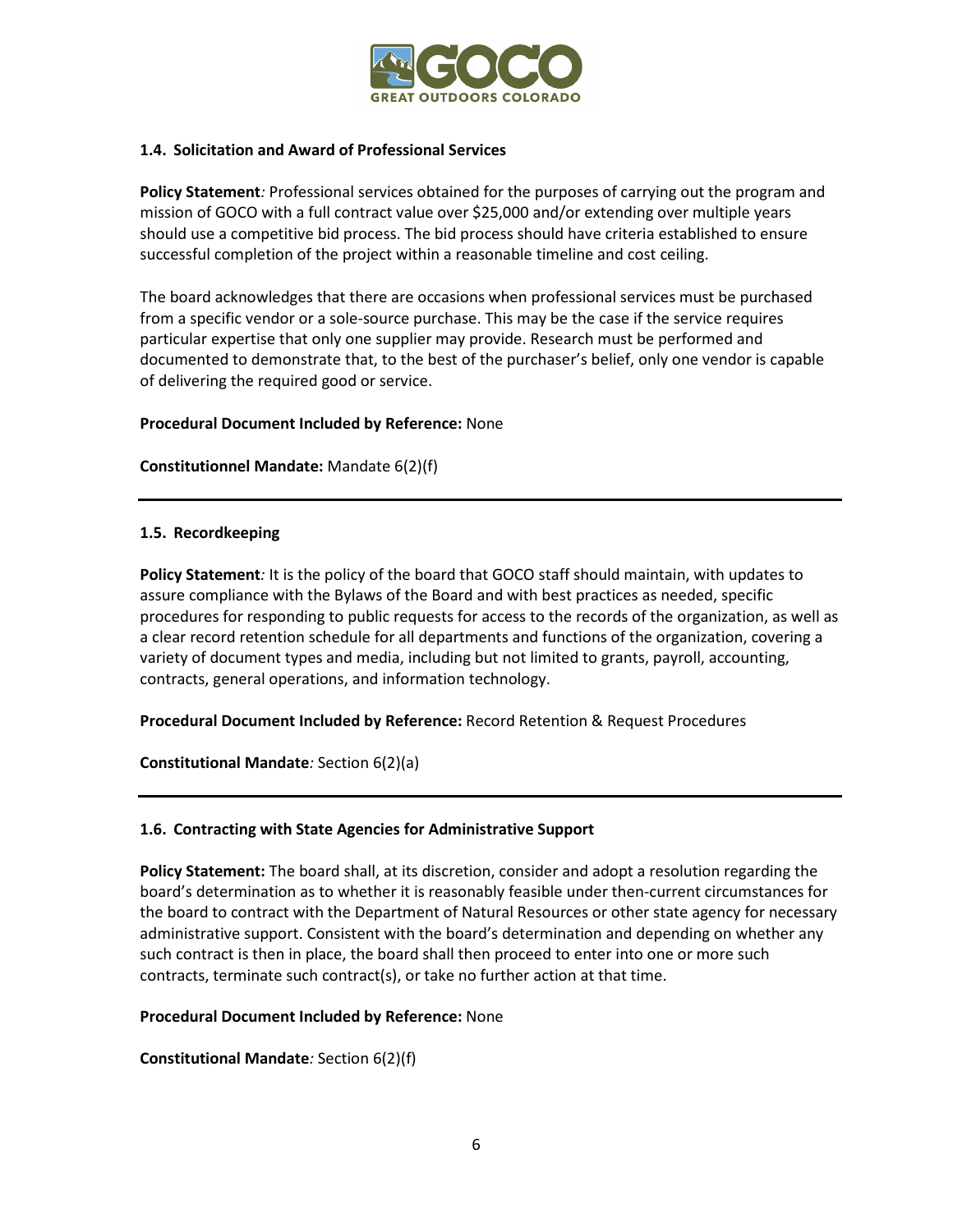

# <span id="page-6-0"></span>**2. Finance and Accounting**

**Procedural Document Included by Reference for All Policies:** Accounting Procedures Manual

# <span id="page-6-1"></span>**2.1. Annual Report**

**Policy Statement:** Under Article XXVII, GOCO is to submit an annual report to the citizens, the Governor, and the General Assembly. The annual report will include audited financial information for the most recently completed fiscal year and the budget for the current fiscal year. The date of publication of this report is to be before January 15.

**Constitutional Mandate:** 6(2)(c)

# <span id="page-6-2"></span>**2.2. Basis of Accounting**

**Policy Statement:** Financial reporting will be based on a modified accrual basis. The fiscal year of the Trust Fund will continue to be concurrent with the state's fiscal year (7/1 to 6/30). Payables will be effectively reported on an accrual basis (when incurred) and Lottery proceeds will be reported on an accrual basis, when proceeds are available from the Colorado Lottery Commission.

**Constitutional Mandate***:* 6(2)(a)

# <span id="page-6-3"></span>**2.3. Cash Deposits and Investments**

**Policy Statement:** Funds will be left on deposit with the State of Colorado Treasury. The funds will earn interest while within the state's single collateral pool for all public funds.

The funds for GOCO's operating expenses should be transferred periodically from the State of Colorado Treasury to a qualified financial institution. The executive director is authorized to designate a financial institution as a depository for GOCO's operating funds. The operating account is used to pay for expenses such as payroll, office rent, administrative expenses, marketing/communications expenses, and professional services.

**Constitutional Mandate:** 6(2)(a)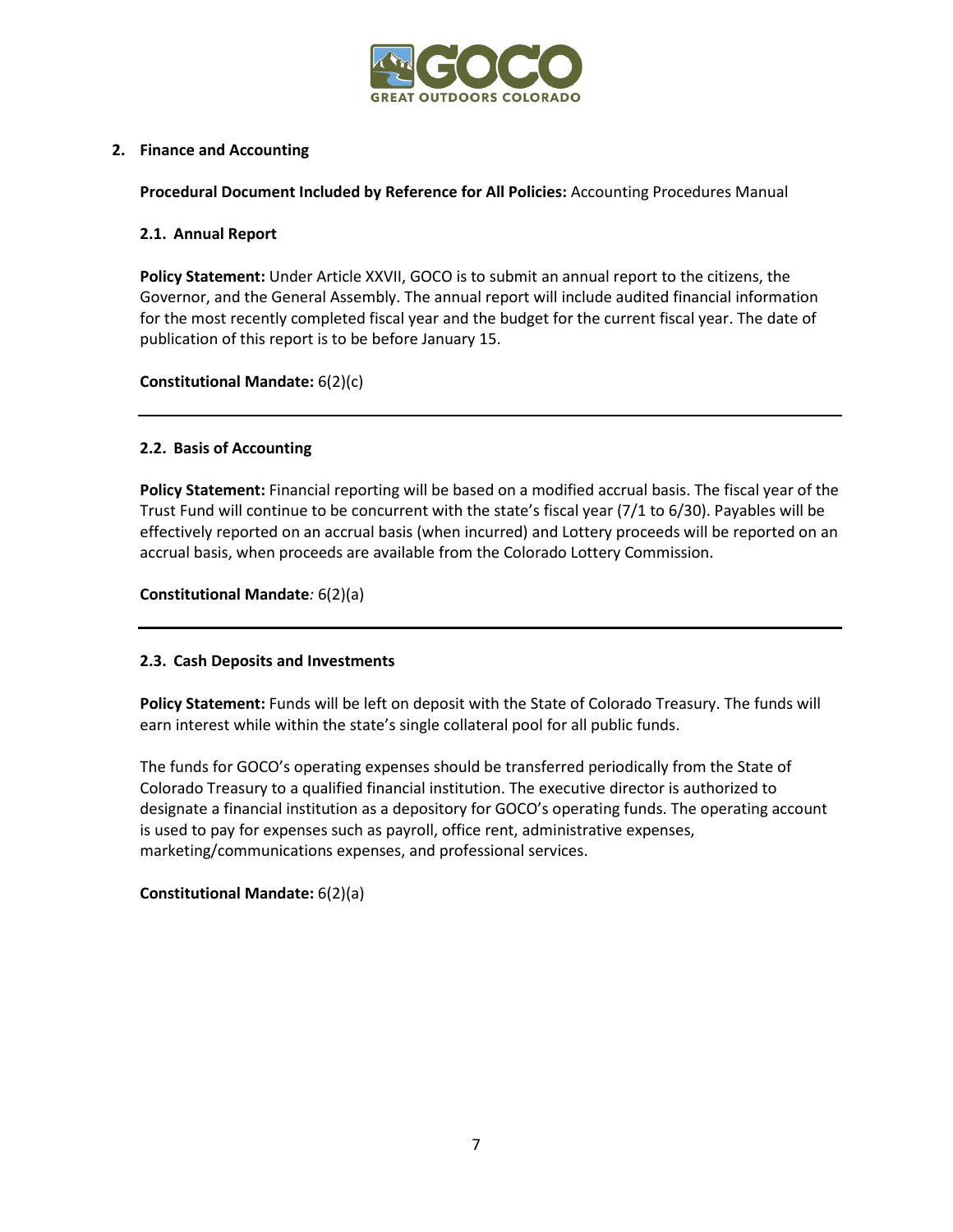

# <span id="page-7-0"></span>**2.4. Transfer or Disbursement of Funds**

**Policy Statement:** The Authorized Officers are hereby granted signatory authority to transfer or disburse GOCO Funds via wire or check. The GOCO controller and director of communications are hereby designated as alternate signatories to transfer or disburse GOCO Funds via wire or check. Given those designations, transfer or disbursement of GOCO Funds via wire or check shall occur according to the following schedule:

|    | <b>Type of Transfer or</b><br><b>Disbursement</b>         | <b>Required Signatories</b>                                                | <b>Alternate Signatories</b>                                                                                   |
|----|-----------------------------------------------------------|----------------------------------------------------------------------------|----------------------------------------------------------------------------------------------------------------|
| 1. | <b>State Treasury to</b><br>grantee, any amount           | <b>Executive Director AND</b><br>$1_{-}$<br>Authorized Officer<br>2.       | Controller may substitute for authorized<br>officer, but not executive director, on<br>emergent basis          |
| 2. | <b>State Treasury to</b><br>GOCO operating, any<br>amount | <b>Executive Director AND</b><br>1.<br><b>Authorized Officer</b><br>2.     | Controller may substitute for executive<br>director OR authorized officer on<br>emergent basis                 |
| 3. | Board approved<br>operating expense<br>under \$2,000      | <b>Executive Director OR</b><br>$\mathbf{1}$ .<br>Authorized Officer<br>2. | None                                                                                                           |
| 4. | Board approved<br>operating expense over<br>\$2,000       | <b>Executive Director AND</b><br>1.<br>Authorized Officer<br>2.            | Director of communications may<br>substitute for executive director OR<br>authorized officer on emergent basis |

**Constitutional Mandate**: 6(2)(a)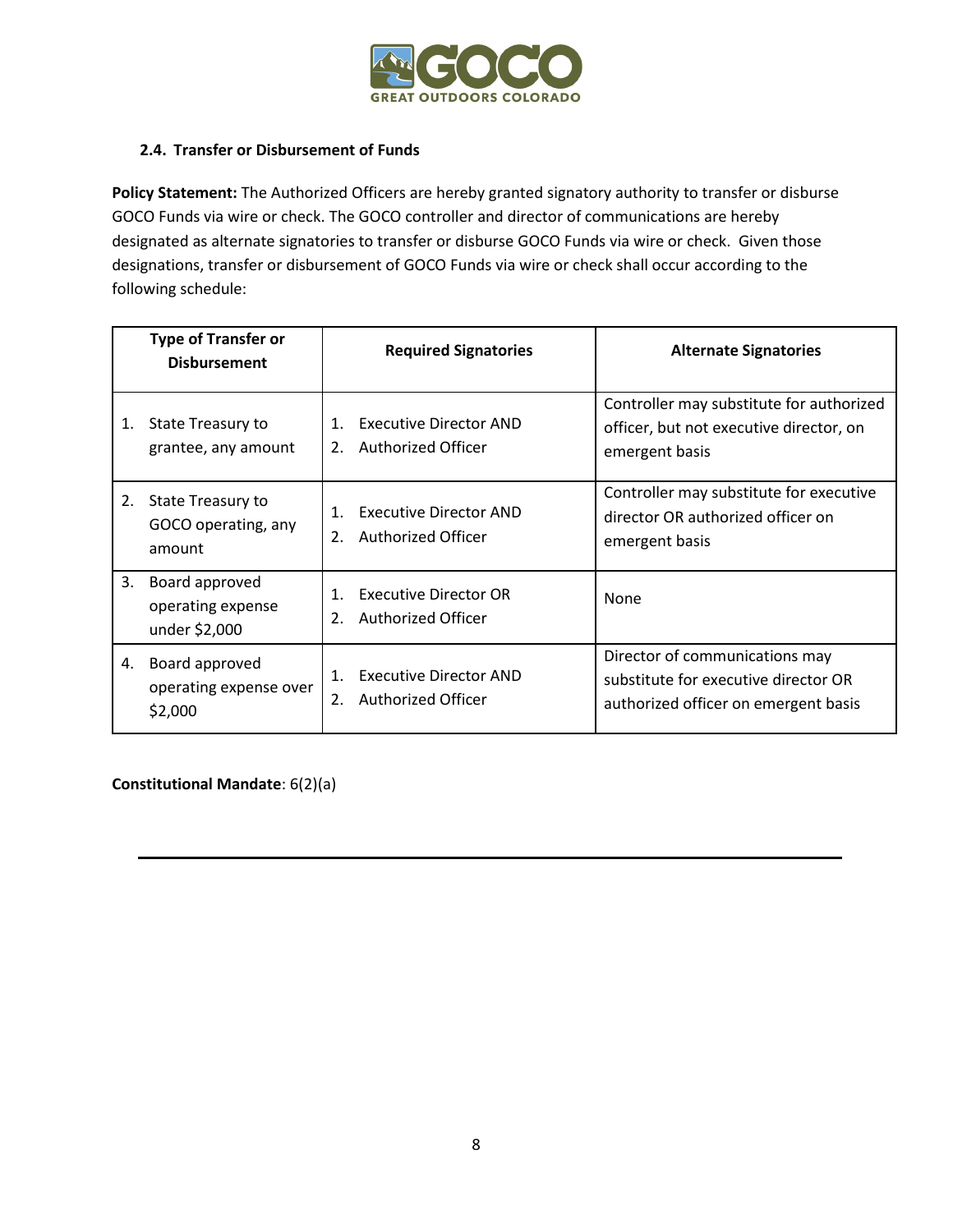

# <span id="page-8-0"></span>**2.5. Finance Committee Oversight, Monthly Close, and Reporting**

**Policy Statement:** GOCO staff will provide the Finance Committee financial reports at least four times during the fiscal year of all appropriations, disbursements, changes in fund balances, and verification that all disbursements are within authorized budget or within the grant amounts awarded. Additionally, a "Management Discussion & Analysis" will be prepared discussing the yearto-date results compared to operating budget. GOCO staff will prepare and retain monthly reports showing budget vs. actual expenditures and reconciliations of balance sheet accounts for such time as is consistent with the organization's recordkeeping policy.

# **Constitutional Mandate:** 6(2)(a)

## <span id="page-8-1"></span>**2.6. Fixed Assets**

**Policy Statement:** Fixed Assets will be capitalized based on a policy recommended by the staff and approved by the Finance Committee. Categories include office furniture and equipment, computer hardware, computer software, and leasehold improvements. It is GOCO's policy to capitalize all items which have a unit cost greater than \$2,000. Items purchased with value or cost less than \$2,000 will be expensed in the period purchased.

**Constitutional Mandate***:*6(2)(a)

# <span id="page-8-2"></span>**2.7. Payment in Lieu of Taxes**

**Policy Statement***:* Any acquisition of real property made by a state agency related to grants authorized by the Board shall be subject to payments in lieu of taxes to counties in which said acquisitions are made. Such payments shall be made from moneys made available by the Trust Fund, and shall not exceed the rate of taxation for comparable property classifications.

Any payment in lieu of taxes can be authorized by signature of two GOCO staff members as eligible requests for payment are received. The payments will be charged to the funding categories for wildlife and outdoor recreation, based on the division holding title to the land.

#### **Constitutional Mandate***:* Section 10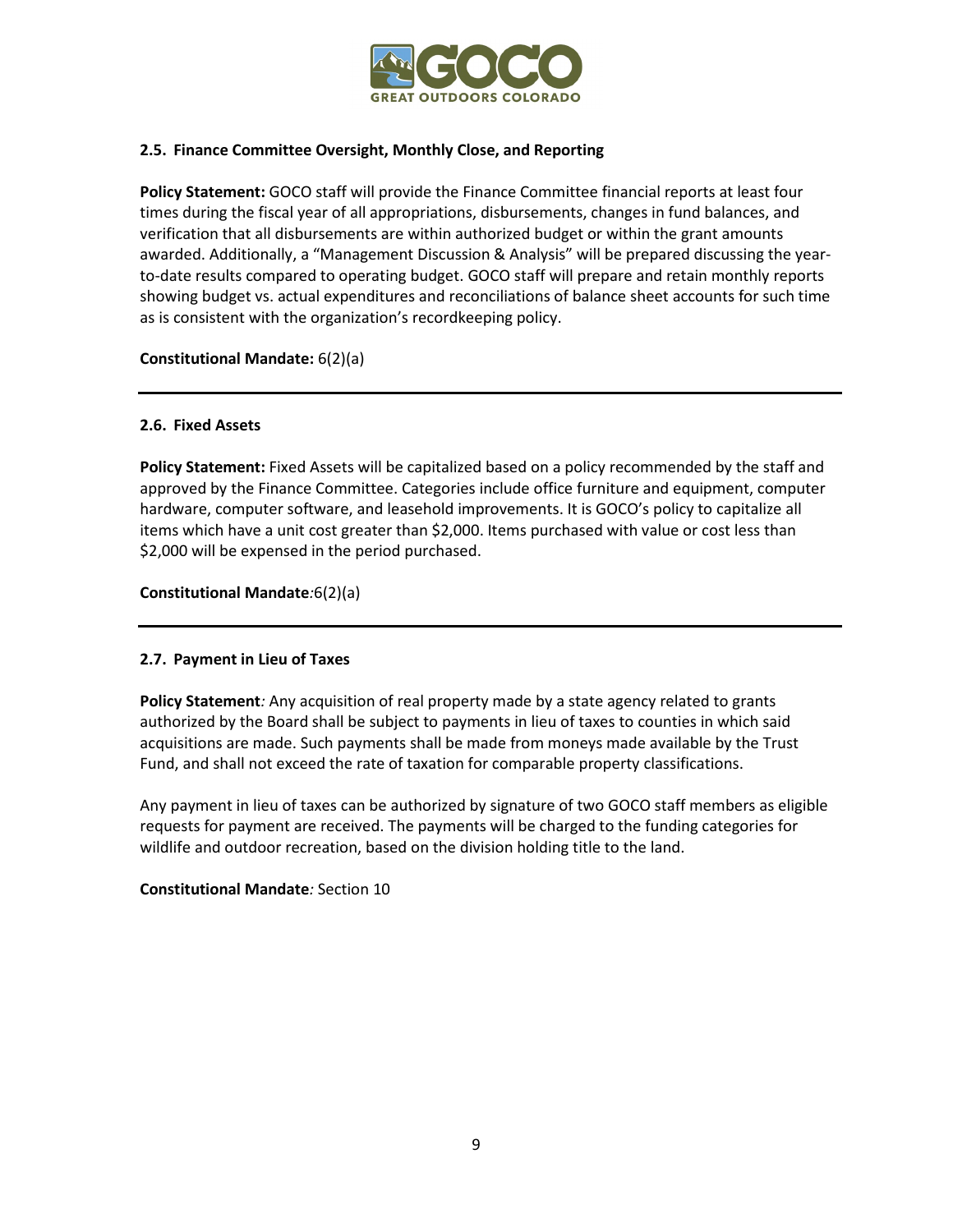

# <span id="page-9-0"></span>**2.8. Spending Plan and Opportunity for Public Comment**

**Policy Statement:** Each year the board will adopt a spending plan for all investments and competitive grant programs. Development of the spending plan shall include the opportunity for public comment. In addition to other issues determined by the board, the spending plan shall outline the frequency of grant cycles for the upcoming fiscal year. The board may amend the spending plan during the course of the fiscal year to address unforeseen revenue changes or unexpected, urgent investment and grant opportunities.

**Constitutional Mandate:** Section 6(2)(a)

# <span id="page-9-1"></span>**2.9. Substitution of Funds**

**Policy Statement:** Allocation of Lottery funds required by Article XXVII of the Colorado State Constitution should be in addition to and not a substitute for funds otherwise appropriated from the General Assembly to the Department of Natural Resources (DNR). Substitution occurs when funds previously appropriated to DNR are shifted away from Colorado Parks and Wildlife's (CPW) budget to other, non-GOCO programs or purposes with the expectation that the budget will be back-filled with GOCO funds. The GOCO Board has a fiduciary responsibility to monitor and track GOCO funding to CPW. Annually, GOCO staff will review and analyze CPW's investment proposal and work cooperatively with CPW to provide feedback and resolve any questions that may arise on substitution concerns. The following criteria should be used to help identify potential substitution of funds:

- whether GOCO funds are being used for purposes other than those permitted by Article XXVII;
- whether the Joint Budget Committee or the General Assembly has replaced state funds that would otherwise be appropriated to CPW with GOCO funds;
- whether there are substantial unexplained or disproportionate annual reductions in state funding to any of the GOCO funding purposes;
- whether there are substantial deviations from prior budgets–including administrative expenses–based on the availability of GOCO funds.

The board will resolve questions of substitution first by meeting with representatives of CPW, the Joint Budget Committee, or the General Assembly to determine if substitution has occurred and, if so, what action should be taken.

If the Board determines that substitution has occurred, it may exercise its authority under Article XXVII, Section 5 of the Colorado State Constitution and direct that any portion of its funds found to be in substitution be reinvested in the trust fund and not be expended in a particular year.

# **Constitutional Mandate***:* Section 8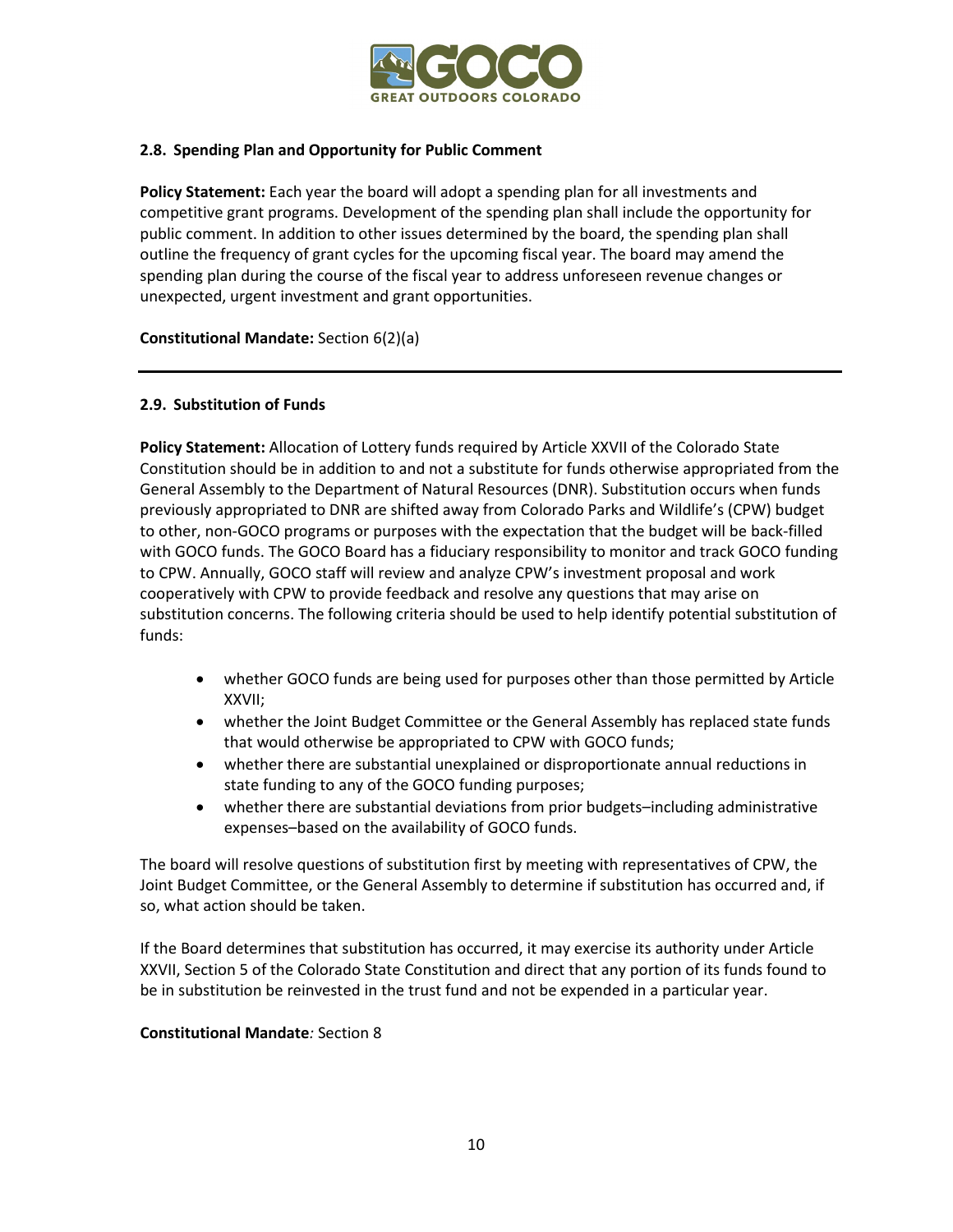

# <span id="page-10-0"></span>**2.10. Multiyear and Annual Spending Plans**

**A. Multi Year and Annual Spending Plans:** It is the policy of the board to adopt, from time to time and by resolution, multi-year spending plans which, in concert with regular, multi-year strategic plans, will reflect its objectives and budget, consistent with its constitutional mandate.

With the context of the multi-year spending plan, the board will also adopt, by resolution of the board, annual spending plans for all investments and competitive grant programs. Annual spending plans shall outline the nature, frequency, and amount of spending for all investments and grant cycles for the upcoming fiscal year.

The board may, at its discretion, amend multi-year or annual spending plans to address unforeseen revenue changes, unexpected and urgent investments and grant opportunities, or to comply with the parameters set forth in the remainder of this policy. Development of multi-year and annual spending plans shall include the opportunity for public comment and shall inform development and dissemination of the organization's annual report.

- **B. Goals:** Through this policy the board seeks to accomplish the following:
	- 1. fulfill constitutional obligations to achieve the GOCO Program and to make expenditures to the four funding categories in a manner that is substantially equal over time;
	- 2. balance the maximization of funds available for awards with its duty as fiduciary manager of a public trust;
	- 3. manage existing cash obligations while continuing to take on new award obligations that have a high degree of variability in terms of the timing of payment;
	- 4. maintain financial flexibility necessary to meet significant, urgent and unanticipated need without unnecessarily affecting anticipated grant programs by setting a target for unobligated funds available for awards; and, retain the ability to respond to significant or unforeseen grant opportunities that are consistent with the GOCO program; and
	- 5. maintain a diverse investment portfolio in order to increase overall rate of return on financial assets to support the overall GOCO program.
- **C. Factors & Definitions:** Multi-year and annual spending plans shall incorporate the following factors and their definitions:
	- 1. GOCO's constitutional cap, as defined at Article XXVII, Section 3(1)(b)(III) and as calculated by the Colorado Lottery.
	- 2. Informed projections regarding if, when, and to what extent net Lottery proceeds may differ from the constitutional cap on such proceeds directed to GOCO.
	- 3. Historically informed assumptions regarding the rate of grant expenditure and the rate of deauthorization of previously awarded grants funds.
	- 4. Informed estimates regarding multi-year operational expenses.
	- 5. A goal for "months ahead of lottery" for the duration of the multi-year plan, with months ahead of lottery being calculated by subtracting the cash balance from the outstanding grants balance, then dividing the remainder by average, expected monthly lottery proceeds for the current fiscal year.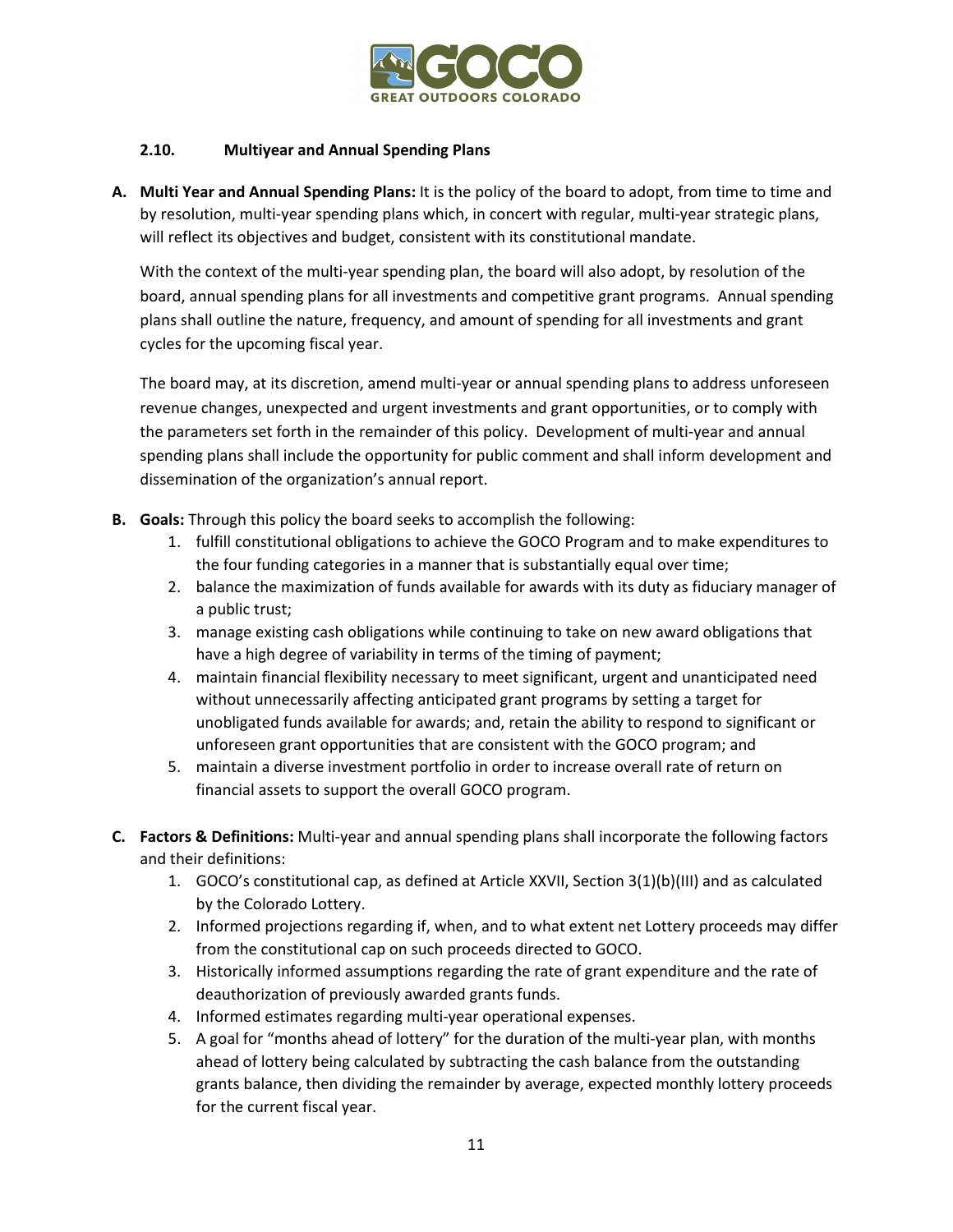

- 6. The organization's cash balance as a percentage of outstanding grants balance, with any ratio under 60% but over 25% considered appropriate.
- 7. GOCO's constitutional obligation to award funds to grantees in each of the four funding categories described in the constitution in a manner which achieves substantially equal expenditures over time, which the board defines as:
	- a. For grant authorizations, substantially equal means a range of tolerance of +/- 1.25% of 25% per funding category, to be measured cumulatively from the organization's inception to the forecasted end of a board-adopted multi-year spending plan.
	- b. For grant expenditures, substantially equal means a range of tolerance of +/-2.5% of 25% per funding category, measured cumulatively from the organization's inception to the end of the most recently closed fiscal year, as established via the annual financial audit of the organization.
- **D. Board Actions:** Given all factors and definitions as described above:
	- 1. If cash balances exceed 60% or falls below 25% of outstanding grants; or,
	- 2. If grant authorizations are projected to exceed +/- 1.25% of 25% per funding category by the end of the relevant multi-year spending plan; or,
	- 3. If grant expenditures exceed +/- 2.5% of 25% per funding category, measured cumulatively from the organization's inception to the end of the most recently closed fiscal year, as measured via the annual financial audit of the organization; then,
	- 4. In resolutions of the board that amend and/or adopt subsequent multi-year and annual spending plans, the board shall:
		- a. determine what circumstances are affecting its ability to maintain its cash balance as a percentage of outstanding grants, grant authorizations, or grant expenditures within established ranges; and,
		- b. determine what actions it will take to bring cash balance, grant authorizations or grant expenditures within established ranges; and,
		- c. determine a timeframe by which it will seek to return its cash balance as a percentage of outstanding grants, grant authorizations or grant expenditures back within established ranges.

Constitutional Mandate: Section 5; Section 6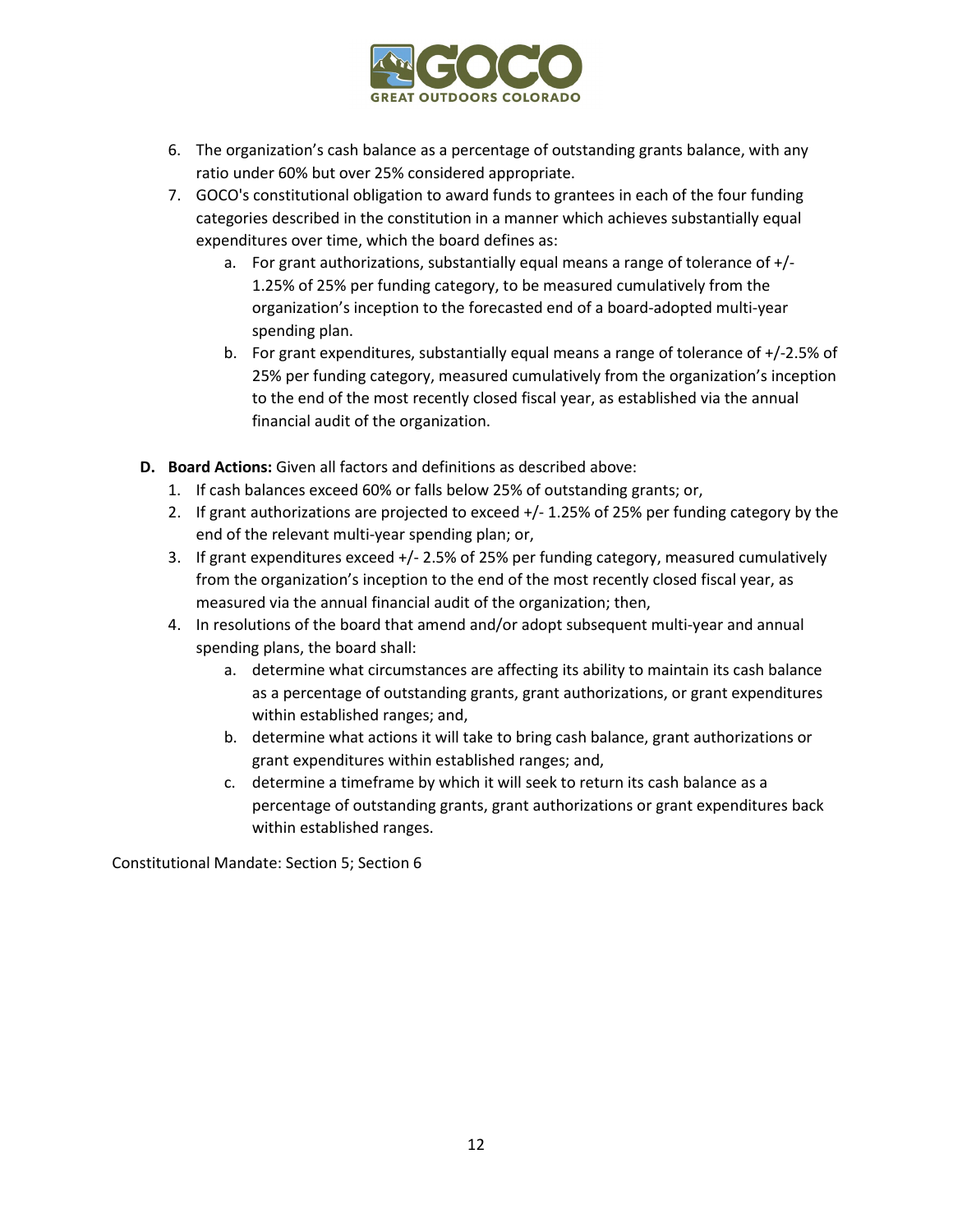

# <span id="page-12-0"></span>**2.11. Program Purposes, Eligibility, Categorization and Discretionary Authority**

- A. **Acceptable Use of Grant Funds**: Section 1(1) of Article XXVII of the Colorado Constitution establishes the overarching mission of the Great Outdoors Colorado Program ("the Program") as "the preservation, protection, enhancement and management of the state's wildlife, park, river, trail and open space heritage." Sections 1(a), (b), (c) and (d) further define individual program areas which seek to achieve the Program. Section 5(1)(a) further specifies that expenditures made from the Great Outdoors Colorado Trust Fund ("the Fund") shall be consistent with four categories of "purpose" as found at  $5(1)(a)(I), (II), (III)$  and  $(IV)$ . As such, it is the policy of the board that:
	- 1. "Purpose" means the reason for which something exists or is done; the intended or desired result; end; aim; goal; benefit.
	- 2. Sections 1 and 5 of Article XXVII establish forty (40) constitutionally mandated purposes of the amendment which, collectively, describe the universe of acceptable uses of GOCO grant funds and investments, a full list of which can be found at section 2.11(C), below.
- B. **Eligibility:** Article XXVII sections 5(1)(a)(I), (II), (III) and (IV) specifies three entities or categories of entities that are considered eligible conduits for achievement of the purposes of the amendment. However, significant overlap in identity exists across the four funding categories, and the constitution provides for both investments "through" and grants "to" different entities. As such, the board has adopted the following policies regarding eligibility across the three entities or categories of entities:

# 1. **Wildlife and Outdoor Recreation:**

- i. Colorado Parks and Wildlife (CPW), as it is currently constituted, is the presumed conduit for achievement of wildlife and outdoor recreation purposes.
- ii. Article XXVII sections 5(1)(a)(I) and (II) provides for investments "through" CPW, diffusing achievement of the desired purposes of the amendment from CPW as the sole conduit for investments.
- iii. GOCO will restrict itself to the use of other eligible entities, as identified at Section 2.11(B)(2) and 2.11(B)(3) of this policy, should it seek to achieve purposes of the amendment found within the wildlife and/or outdoor recreation funding categories through recipients other than CPW.
- iv. GOCO will obtain and document the concurrence of CPW if seeking to achieve purposes of the amendment found within the wildlife and/or outdoor recreation funding categories through recipients other than CPW. Concurrence by CPW may be demonstrated in the following ways:
	- 1. Inclusion of an investment in an annual CPW Investment Proposal that is duly adopted by the GOCO Board, consistent with the Memorandum of Agreement (MOA) between GOCO, the Department of Natural Resources (DNR), and CPW;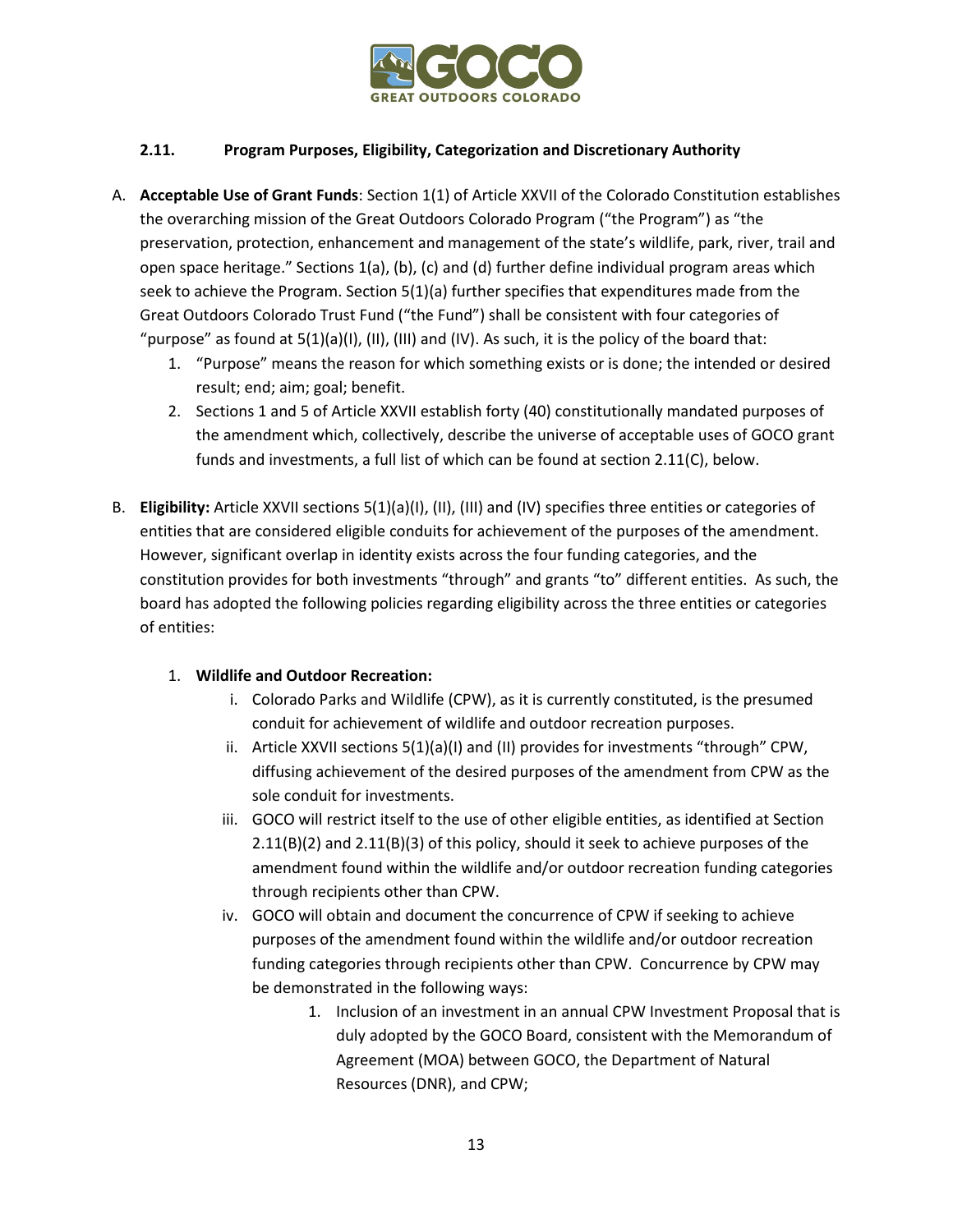

- 2. Any duly adopted modification/scope change, project extension, deauthorization or reauthorization that is duly adopted by the GOCO Board, consistent with the MOA between GOCO, DNR, and CPW;
- 3. A letter of approval for specific investments signed by the executive director or chief financial officer of CPW.

# 2. **Open Space:**

- i. CPW;
- ii. Non-profit land conservation organizations that include in their mission the identification, acquisition, or management of open space and natural areas;
- iii. Political subdivision of the state created by Colorado statute or the Colorado Constitution that is not a state agency directly controlled by state government. This includes counties; cities; towns; public education institutions; local improvement metropolitan, irrigation, drainage, or other special districts; and their subsidiaries. However, to be eligible for GOCO open space purpose funding, a political subdivision of the state must include in its mission the identification, acquisition, or management of open space and natural areas. Any other political subdivision of the state is ineligible to receive GOCO funds but may collaborate with an eligible entity on a GOCO-funded project.
- 3. **Local Government:** Local governments or other entities that are eligible for distribution from the state conservation trust fund (LG).

# **C. Use & Eligibility Summary Table:** The following table summarizes:

- 1. The 40 constitutionally mandated purposes of the amendment collectively describe the universe of acceptable uses of GOCO grant funds and investments. Further details regarding funding parameters, including grant amounts; match requirements; grant term; grant administration; and, eligible costs are enumerated in:
	- i. GOCO Competitive Grant Program Procedures;
	- ii. the MOA between GOCO, DNR, and CPW.
- 2. Entities eligible to achieve the relevant acceptable use of grant funds, along with any enabling or clarifying aspects of this policy.

| # | <b>Acceptable Use of Grant Funds</b>          | <b>Entities Eligible to</b><br><b>Achieve This Purpose</b> |
|---|-----------------------------------------------|------------------------------------------------------------|
|   | Develop wildlife watching opportunities       | <b>CPW</b><br>Non-profit land<br>conservation              |
|   | Implement educational programs about wildlife |                                                            |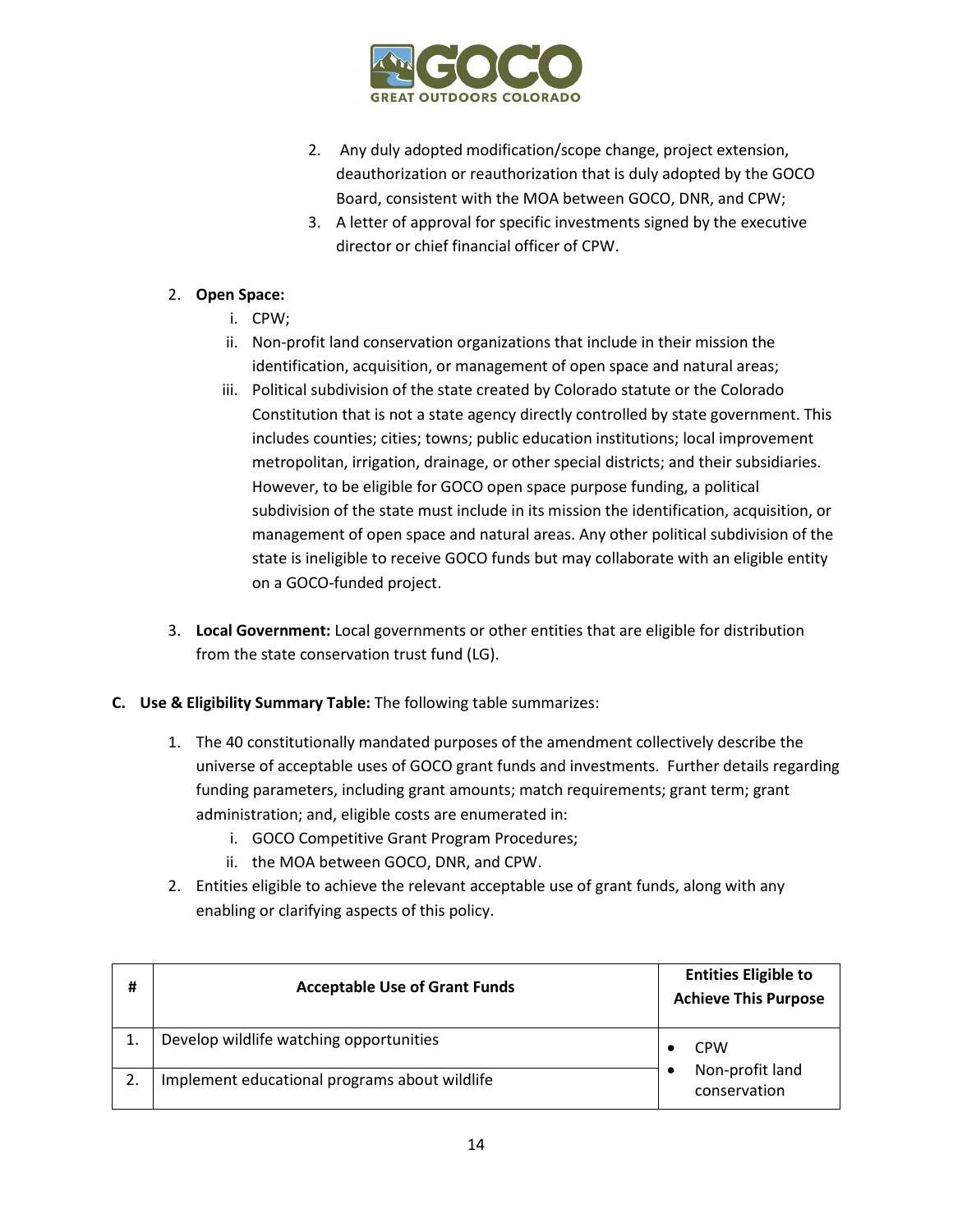

| #   | <b>Acceptable Use of Grant Funds</b>                                                                                             | <b>Entities Eligible to</b><br><b>Achieve This Purpose</b> |  |
|-----|----------------------------------------------------------------------------------------------------------------------------------|------------------------------------------------------------|--|
| 3.  | Implement educational programs about wildlife environment                                                                        | organizations<br>consistent with                           |  |
| 4.  | Provide appropriate programs for maintaining Colorado's diverse<br>wildlife heritage                                             | 2.11(B)(1)<br>Local governments<br>consistent with         |  |
| 5.  | Protect crucial wildlife habitats through the acquisition of lands                                                               | 2.11(B)(1)                                                 |  |
| 6.  | Protect crucial wildlife habitats through leases or easements                                                                    |                                                            |  |
| 7.  | Protect crucial wildlife habitats through restoration of critical areas                                                          |                                                            |  |
| 8.  | Establish state parks throughout the State of Colorado                                                                           |                                                            |  |
| 9.  | Improve state parks throughout the State of Colorado                                                                             |                                                            |  |
| 10. | Establish recreation areas throughout the State of Colorado                                                                      |                                                            |  |
| 11. | Improve recreation areas throughout the State of Colorado                                                                        |                                                            |  |
| 12. | Develop appropriate public information resources on Colorado's<br>natural resources at state parks                               |                                                            |  |
| 13. | Develop appropriate public information resources on Colorado's<br>natural resources at recreation areas                          |                                                            |  |
| 14. | Develop appropriate public information resources on Colorado's<br>natural resources at other locations throughout the state      |                                                            |  |
| 15. | Develop appropriate environmental education resources on<br>Colorado's natural resources at state parks                          |                                                            |  |
| 16. | Develop appropriate environmental education resources on<br>Colorado's natural resources at recreation areas                     |                                                            |  |
| 17. | Develop appropriate environmental education resources on<br>Colorado's natural resources at other locations throughout the state |                                                            |  |
| 18. | Acquire trails                                                                                                                   |                                                            |  |
| 19. | Acquire river greenways                                                                                                          | <b>CPW</b><br>$\bullet$<br>Non-profit land                 |  |
| 20. | Construct trails                                                                                                                 | conservation                                               |  |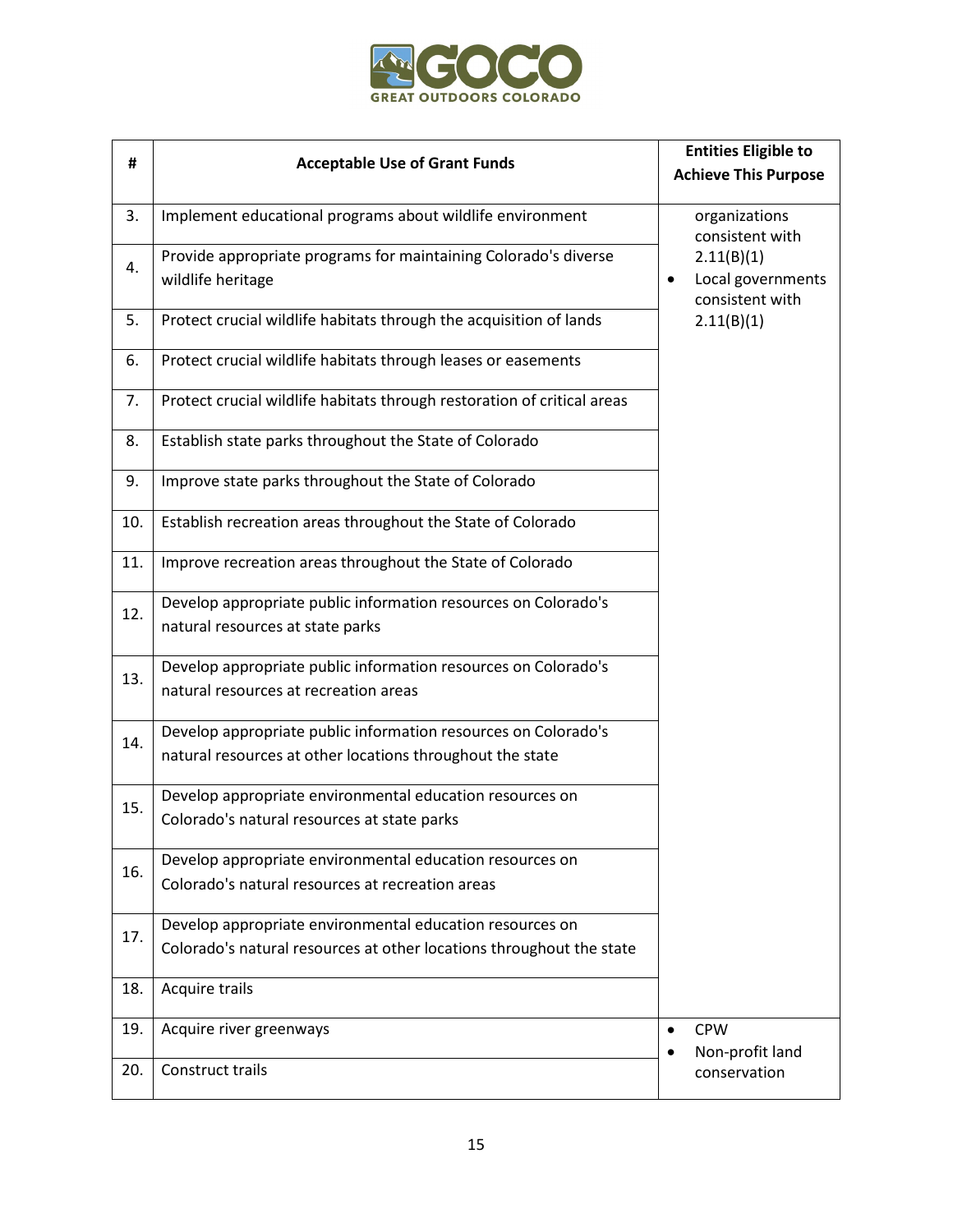

| #   | <b>Acceptable Use of Grant Funds</b>                                                                                                  | <b>Entities Eligible to</b><br><b>Achieve This Purpose</b> |
|-----|---------------------------------------------------------------------------------------------------------------------------------------|------------------------------------------------------------|
| 21. | Construct river greenways                                                                                                             | organizations<br>consistent with                           |
| 22. | <b>Maintain trails</b>                                                                                                                | 2.11(B)(1)<br>Local governments                            |
| 23. | Maintain river greenways                                                                                                              | consistent with<br>2.11(B)(1)                              |
| 24. | Provide water for recreational purposes through the acquisition of<br>water rights in accord with applicable state water law          |                                                            |
| 25. | Provide water for recreational purposes through agreements with<br>holders of water rights, in accord with applicable state water law |                                                            |
| 26. | Identify unique open space                                                                                                            | <b>CPW</b>                                                 |
| 27. | Identify natural areas of statewide significance                                                                                      | Non-profit land<br>conservation                            |
| 28. | Acquire unique open space                                                                                                             | organizations<br>consistent with                           |
| 29. | Acquire natural areas of statewide significance                                                                                       | 2.11(B)(2)<br>Local governments<br>$\bullet$               |
| 30. | Manage unique open space                                                                                                              | consistent with<br>2.11(B)(2)                              |
| 31. | Manage natural areas of statewide significance                                                                                        |                                                            |
| 32. | Acquire open space                                                                                                                    |                                                            |
| 33. | Acquire parks                                                                                                                         |                                                            |
| 34. | Acquire environmental education facilities                                                                                            |                                                            |
| 35. | Develop open space                                                                                                                    | <b>Local Governments</b>                                   |
| 36. | Develop parks                                                                                                                         | consistent with                                            |
| 37. | Develop environmental education facilities                                                                                            | 2.11(B)(3)                                                 |
| 38. | Manage open space                                                                                                                     |                                                            |
| 39. | Manage parks                                                                                                                          |                                                            |
| 40. | Manage environmental education facilities                                                                                             |                                                            |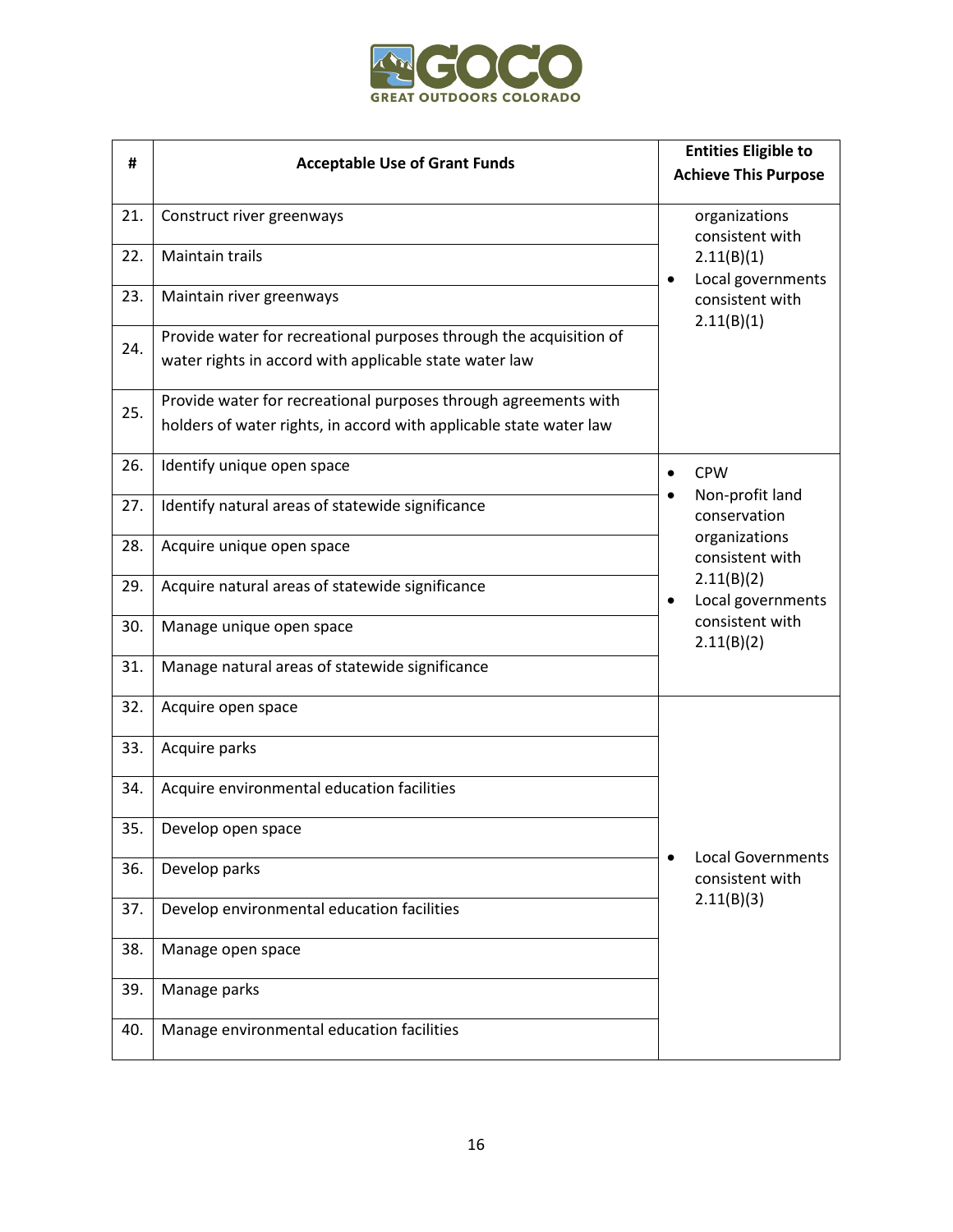- D. **Standard Approach to Categorization:** In seeking to reconcile achievement of the desired purposes with eligibility considerations, as summarized in the table at 2.11(C), and to codify a transparent, standard approach to categorization of its grants and investments, it is the policy of the board that:
	- 1. The identity of entities at Sections  $5(1)(a)(I), (II), (III)$  and  $(IV)$  is qualified by the statement "consistent with the purposes set forth at..." Sections  $1(1)(a)$ ,  $(b)$ ,  $(c)$  and  $(d)$ , respectively. As such, the purposes of the GOCO Program listed at Section 1 are elevated over the identity of entities identified at Section 5 as a matter of both the sequence and the rhetorical hierarchy of Article XXVII;
	- 2. The identity of the recipient of a grant or investment remains an important factor that the board will consider, but identity, as the foremost factor, may fail to fully or accurately reflect how a grant or investment fulfills the purposes of the amendment. The board does not consider achievement of the purposes of the amendment, as defined at Sections 1(a), (b), (c) and (d), and reinforced at Sections 5(1)(a)(I), (II), (III) and (IV), respectively, to be synonymous with or exclusive to the organizations or constituencies cited as potential conduits for grants or investments. Rather, as it designs and executes programs and investments and, subsequently, categorizes expenditures, the constitution's primary imperative is consideration of how the grant or investment fulfills the amendment's purposes (the intended or desired result; end; aim; goal; benefit). As such, in most cases, the purposes of the grant or investment will determine the board's decision regarding categorization of the grant or investment. When more than one purpose is being achieved the board will utilize its discretion, the expertise of its staff, and the input of partners and grantees to arrive at a reasonable categorization across all relevant purposes.
- E. **Discretionary Authority & Direct Expenditures**: Section 5(1)(b)(b) of the constitution grants the board significant discretion to, "make other expenditures which it considers necessary and proper to the accomplishment of the purposes of this amendment."
	- 1. The board may utilize discretionary authority to make grants or investments and, subject to the requirements of  $2.11(B)(1)(iv)$ , to categorize such expenditures across any of the four funding categories, so long as:
		- i. the expenditure accomplishes one or more purposes of the amendment, as summarized at 2.11(C); or
		- ii. the grant or investment uses one or more entities identified in the constitution, as listed at 2.11(B) of this policy and that entity is accomplishing one or more purposes of the amendment.
	- 2. When utilizing its discretionary authority, the board shall categorize the program, grant or investment expenditures by the purpose achieved or by the identity of the eligible entity specified in the amendment.
	- 3. The board will clearly identify when and why it is exercising its discretionary authority by including language in resolutions of the board that authorize such programs, grants or investments.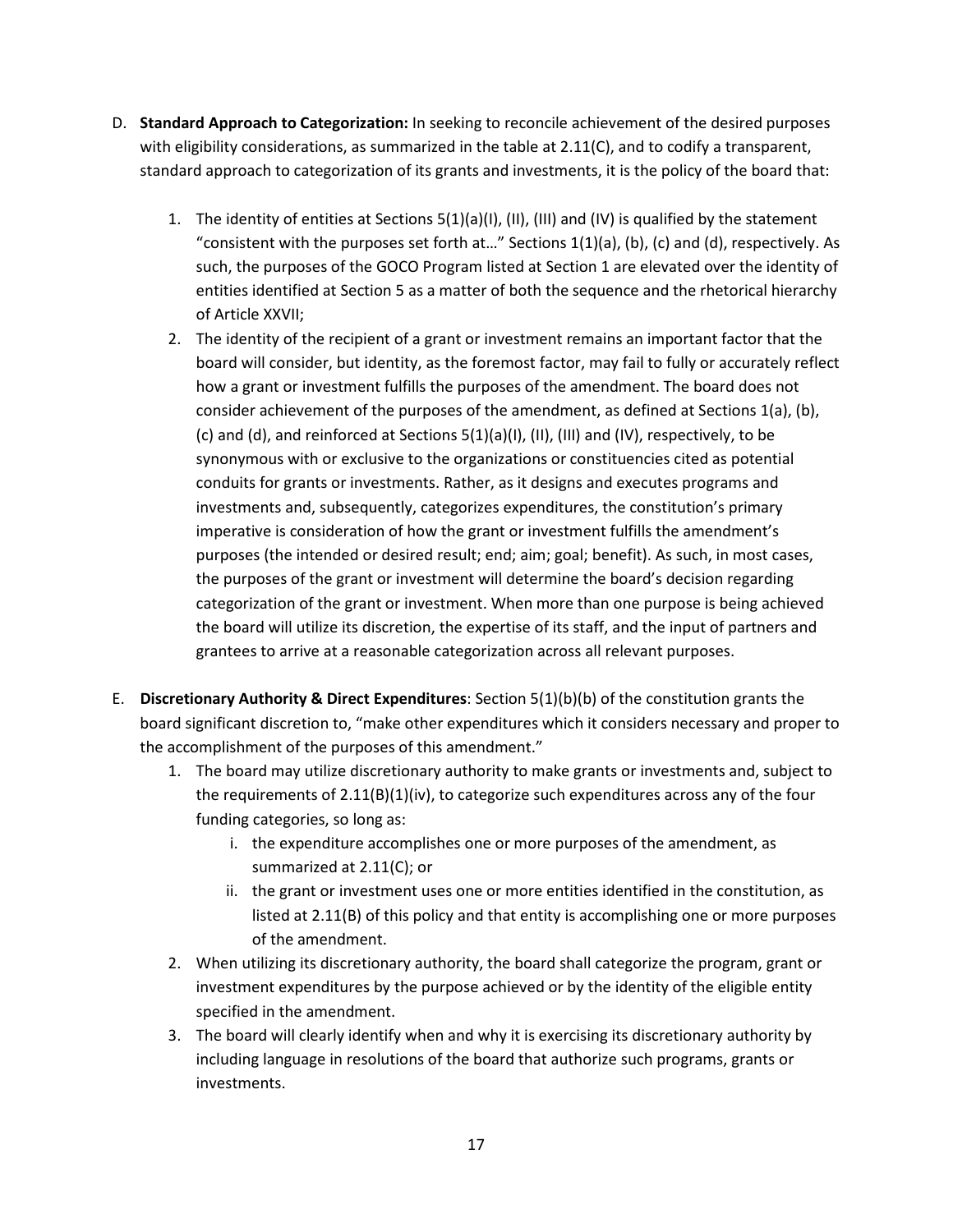- i. Examples of why the board may exert its discretionary authority include, but shall not be limited to, accomplishing administrative efficiency or pooling resources with other funding entities to maximize leverage and impact of GOCO funds.
- 4. The board may also find it necessary and proper to make "direct expenditures," which the board defines as expenditures deemed necessary for development and/or administration of grant programs, and which may be best achieved by entities that are not eligible for grant funding within any of the funding categories.
	- i. Examples of these services include, but are not limited to, design fees, measurement and evaluation of awarded grants, grantee learning workshops, program planning efforts, reviews of due diligence items for land acquisition grants including appraisals, water matters, and mineral assessments.
	- ii. These expenses will be categorized to the same funding categories to which the related grants or investments are categorized. Basic administrative overhead expenses, such as GOCO staff salaries, office expenses, utilities, etc., will continue to be treated as operating costs and not as direct expenditures.
- **F. Policy Implementation & Management:** To transparently implement and memorialize Policy 2.11, GOCO will prepare, retain, and make available upon request, a program, eligibility, and categorization worksheet ("Eligibility & Categorization Worksheet") that shall be completed by GOCO staff for each fiscal year at the conclusion of the year. For each GOCO program, grant, or investment, the worksheet will detail the constitutional purpose, acceptable use, award amount, board resolution number, whether the board invoked discretionary authority, and any other relevant details related to eligibility and categorization.

**Constitutional Mandate:** Section 1, Section 5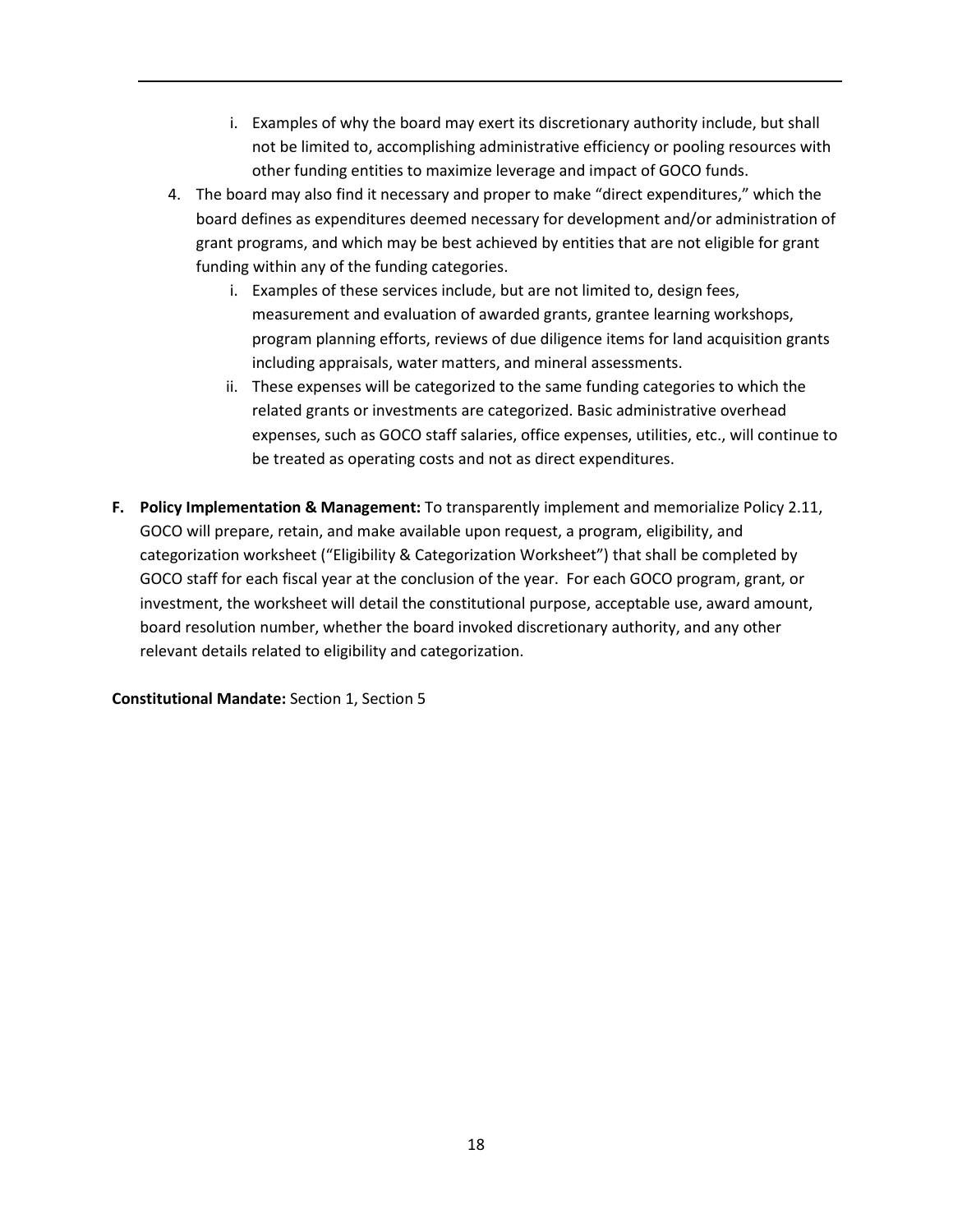# <span id="page-18-0"></span>**3. Competitive Grant Programs**

## <span id="page-18-1"></span>**3.1. Condemnation**

**Policy Statement***:* Article XXVII, Section 9 of the Colorado Constitution states: "No moneys received by any state agency pursuant to this article shall be used to acquire real property by condemnation through the power of eminent domain." The purpose of this policy is to extend the prohibition to all government entities and to projects on certain properties acquired through eminent domain.

GOCO funds cannot be used for recreational development on a property that a government entity condemned specifically for that recreational development. GOCO may consider participating in recreational development on lands previously acquired through condemnation for a purpose *other* than recreational development, depending on the following factors:

- a) the period of time that has passed since condemnation proceedings were finalized on the property;
- b) the purpose of the condemnation; and
- c) any other information the staff deems relevant based on the individual situation.

## **Procedural Document Included by Reference:** None

## **Constitutional Mandate***:* Section 9

# <span id="page-18-2"></span>**3.2. Fair Market Value**

**Policy Statement:** GOCO will not participate in projects where a seller or grantor has received or will receive consideration greater than the fair market value of the interest conveyed, as established by an appraisal prepared in compliance with the Uniform Standards of Professional Appraisal Practice and other applicable standards.

# **Procedural Document Included by Reference:** None

**Constitutional Mandate***:* Section 5(1)(a)

# <span id="page-18-3"></span>**3.3. Funding Parameters**

**Policy Statement:** It is the policy of the board that GOCO staff will regularly engage in stakeholder outreach efforts through various methods to establish or affirm clear funding parameters, and attendant procedures for implementing these parameters, for all competitive grant programs. These parameters and procedures will explain how the board's policies will be implemented in regards to the following topics:

a) Grant amount: Identify the maximum grant amount for which applicants are eligible to apply and under what circumstances, if any, an application that requests more than the maximum eligible amount will be considered. GOCO will not increase the amount of a grant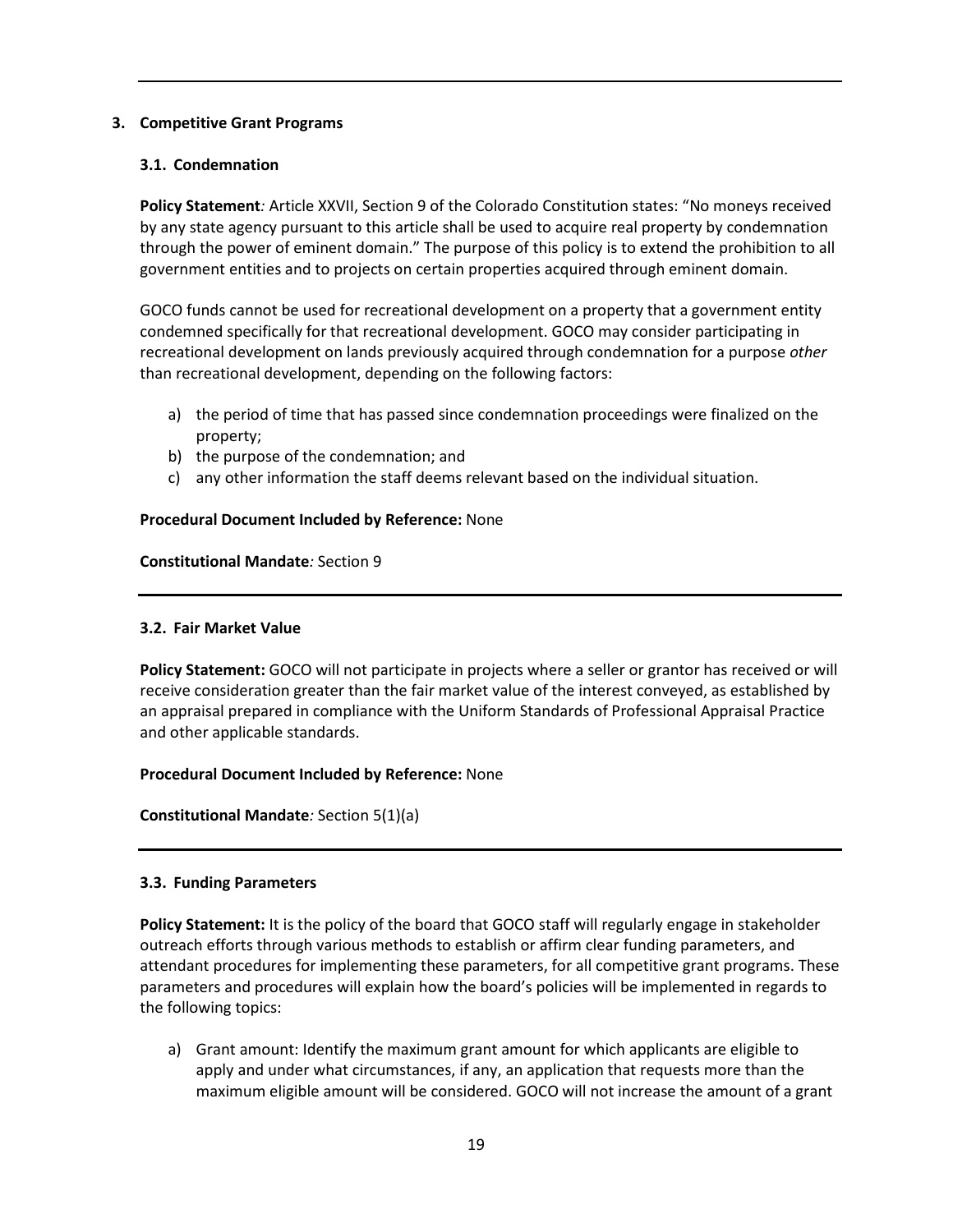it has awarded, regardless of whether the increased amount would be less than the maximum eligible amount.

- b) Match requirements: Identify the minimum matching cash and in-kind contributions a grantee must obtain for approval of a grant and the types of expenses that are eligible to meet match requirements.
- c) Grant term: Identify the maximum amount of time grantees have to complete their projects.
- d) Peer review and site visits: Define involvement of peer groups in the review and/or scoring of grant applications across all programs and expectations regarding site visits involving staff.
- e) Overdue grants: Define options available to grantees to extend grant deadlines.
- f) Eligible costs: Each competitive grant program will identify the types of expenses that are eligible for grant funding.
- g) Stewardship and organizational health: Set minimum stewardship standards for property interests acquired with GOCO funds, applicable to both fee title and conservation easement acquisitions, as well as requirements for demonstrating the organizational health of holders of GOCO-funded easements.
- h) Disbursement of funds: Define options for payment for projects that do not involve a land acquisition. All grant payments for all programs are subject to sufficient net Lottery proceeds being available to GOCO.
- i) Federal lands: Federal agencies are not eligible to receive GOCO funds for the acquisition of any property to be owned and managed by a federal agency. An eligible entity may request GOCO funding to (1) acquire land being divested by a federal agency; (2) perform stewardship or restoration projects or develop improvements for passive recreation, e.g. soft surface trails, on federal land; or (3) construct a project on property owned by a federal agency only if the eligible entity has the appropriate agreements in place (e.g., IGA, MOU, MOA, etc.) to construct the project. For any project pursuant to (3) above, the grantee will be responsible for establishing, renewing, and maintaining the appropriate agreements to ensure that the project remains in public recreational use for its useful life in coordination with the appropriate federal agency.
- j) Property ownership: An eligible entity seeking a grant for park, trail, and/or environmental education facilities must own or control (through a contract such as a lease) the respective property for the useful life of the project. If the property is owned by a third party that is not eligible under Article XXVII, Section 5(1)(a)(IV) of the Colorado Constitution (e.g., a school district), a use agreement, intergovernmental agreement, or other contract between the eligible applicant and the property owner must be in effect upon execution of the grant agreement. The grantee and/or its partners must allow public access to any park, trail, or environmental education facility funded by GOCO. The grantee and/or its partners shall operate, manage, and maintain their GOCO-funded park, trail, or environmental education facility in a reasonable state of repair for the purposes specified in the grant agreement, for the useful life of the project identified in the grant agreement, and in accordance with product warranties and/or the generally accepted standards in the parks and recreation community.

**Procedural Document Included by Reference:** GOCO Competitive Grant Program Procedures

**Constitutional Mandate***:* Section 5(1)(a)(III); Section 5(1)(a)(IV); Section 6(2)(d)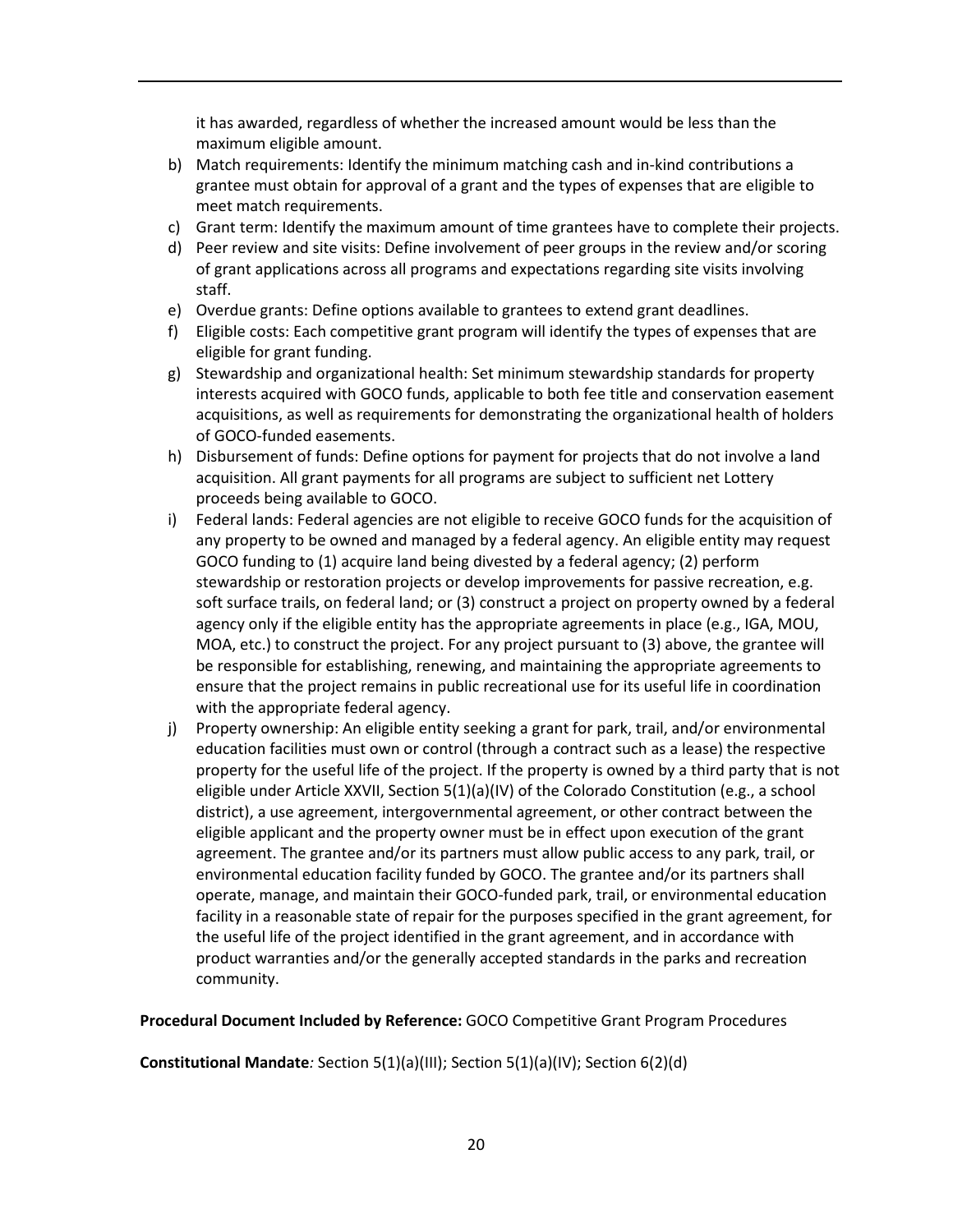# <span id="page-20-0"></span>**3.4. Project Scope and Project Modifications**

**Policy Statement:** It is the policy of the board that each competitive grant program will clearly identify the scope and nature of projects eligible for that program's funding in any given grant cycle. The board has identified the following as circumstances where the scope of a project may warrant additional information from applicants and consideration by the staff and board, with further details specified in related procedural documents:

- a) Indoor facilities: GOCO-funded projects must be located outdoors, with the exception of environmental and outdoor education facilities and restrooms.
- b) Active recreational use: The GOCO Board maintains that active recreational use on properties acquired with open space funds is inappropriate. Therefore, applicants interested in acquiring land for future development of outdoor recreation facilities and high-impact active recreation use (e.g., motorized recreation, hard surface trail, sports fields, skate parks, environmental education facilities) must apply through a local government grant program or request an exception from GOCO.
- c) White water parks: Careful consideration must be taken when constructing projects in Colorado's waterways and GOCO staff may define additional information to ensure that white water parks seeking GOCO funds are constructed judiciously and responsibly.

Grantees are required to complete their approved projects per the scope presented in the grantee's funding application, as approved by the GOCO Board. However, GOCO staff may consider written modification requests once grant awards have been made under the following circumstances and with the following expectations:

- a) Property substitution for land acquisitions prior to closing: Project substitution allows GOCO and the grantee to achieve the same or similar objectives as those they intended to achieve with the original grant. A grantee may request substitution of an approved land acquisition project when the originally approved project is no longer feasible.
- b) Modifications to acreage and/or budget for land acquisitions prior to closing: GOCO does not require an appraisal or full real estate due diligence investigation until after a grant is awarded; therefore, GOCO staff and grantees have reasonable discretion to make limited budget and acreage modifications to projects based upon a qualified real estate appraisal, survey, or other source of real estate due diligence.
- c) Modification of non-land acquisition projects prior to completion: GOCO will consider modifications for non-land acquisition projects across all programs and purposes according to clear procedures.
- d) Change of use for land acquisition projects after closing: Property acquired with GOCO funding through an open space grant shall not be converted in whole or in part to any other use, except under extenuating circumstances and with the approval of the GOCO Board. No change of use shall terminate a conservation easement or other use restriction applying to the property.
- e) Removing or relocating local government-funded projects: A grantee cannot remove or relocate its local government-funded project without prior written approval from GOCO. Any removal or relocation of a project undertaken without GOCO's prior written consent may be deemed a breach of the GOCO Grant Agreement.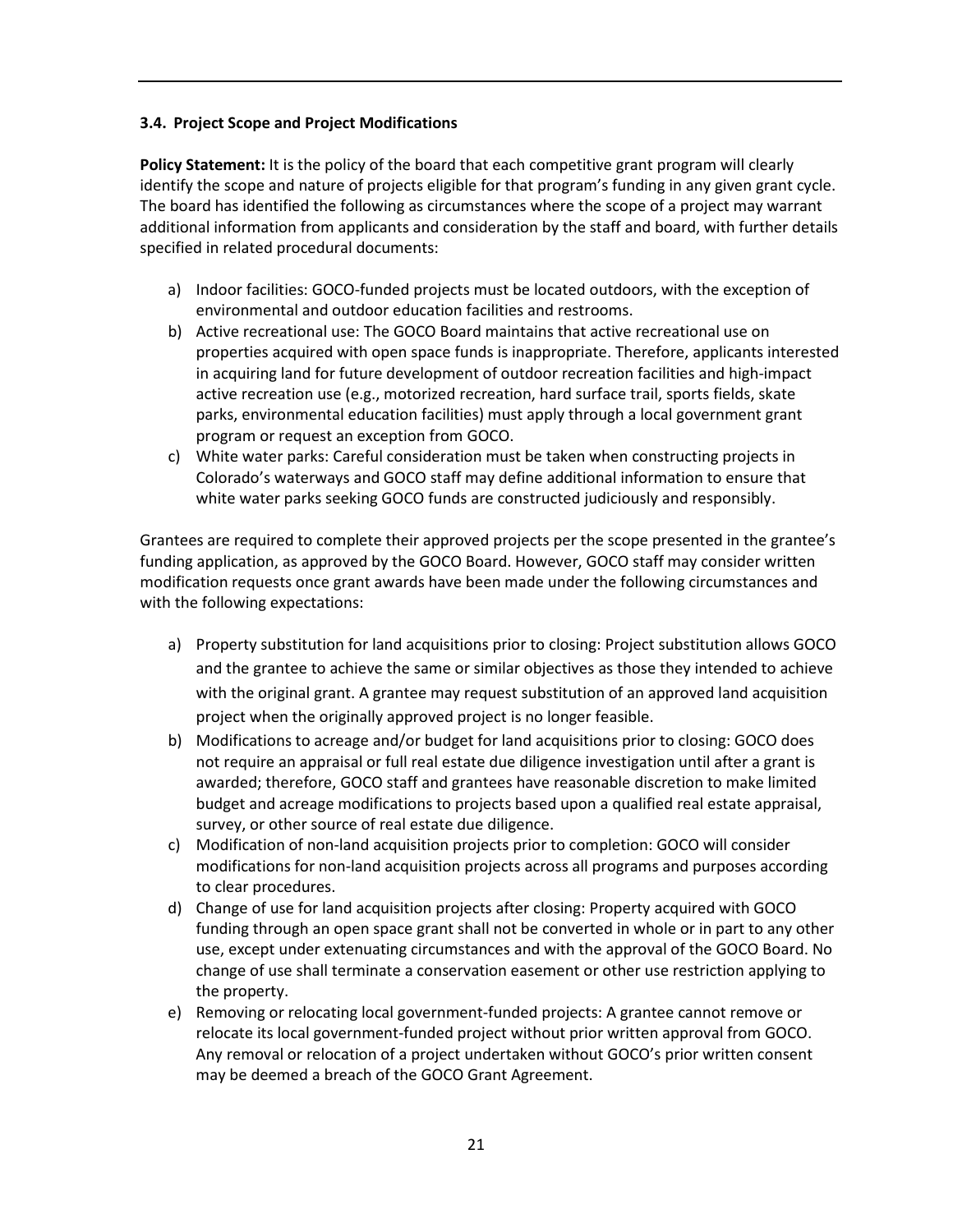Under no circumstance is GOCO required to approve any of the preceding types of requests. Any material change to a project, whether or not such change is approved in writing by GOCO, may result in a reduction of GOCO's grant or may require a refund to GOCO from the grantee. Any material modification to a project that is not approved in writing by GOCO may result in termination of the grant.

# **Procedural Document Included by Reference:** GOCO Competitive Grant Program Procedures

**Constitutional Mandate***:* Sections 5(1)(a)(III); Section 5(1)(a)(IV); Section 6(2)(d)

# <span id="page-21-0"></span>**3.5. Property Acquisition and Due Diligence**

**Policy Statement:** GOCO requires certain due diligence requirements to be fulfilled prior to funding the acquisition of a conservation easement or fee title. Grantees are required to provide GOCO with sufficient evidence of the due diligence requirements on a timeline designated by GOCO. Unresolved issues that arise from the due diligence process may result in a reduction of GOCO's grant or termination of the grant.

**Procedural Document Included by Reference:** GOCO Land Acquisition Procedures

**Constitutional Mandate:** Section 5(1)(a)(III); Section 5(1)(a)(IV); Section 6(2)(d)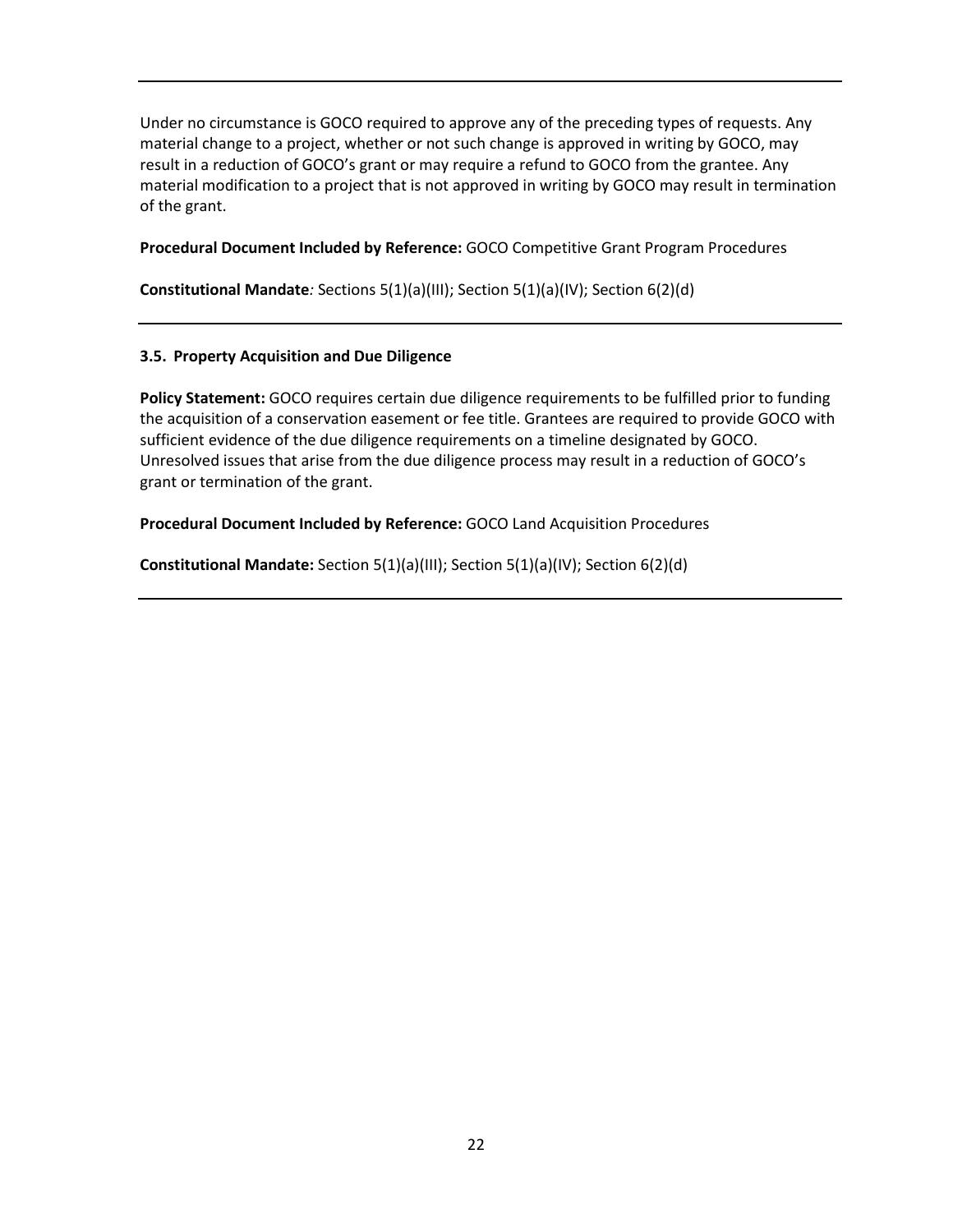## <span id="page-22-0"></span>**4. Colorado Parks and Wildlife**

#### <span id="page-22-1"></span>**4.1. Colorado Parks and Wildlife Memorandum of Agreement**

**Policy Statement:** In order to better execute joint business, GOCO, the Department of Natural Resources (DNR), and Colorado Parks and Wildlife (CPW) will operate under a formal agreement that defines the process for:

- a) investment proposals
- b) annual reporting
- c) identification of available funding
- d) billing
- e) review
- f) reconciliation
- g) project or program modifications
- h) extensions
- i) de-authorizations and reauthorizations
- j) operating and maintenance costs
- k) real property acquisitions
- l) payment in Lieu of Taxes (PILT)
- m) audit resolution
- n) signage and publicity
- o) potential unforeseen processes

The agreement will be signed by the executive directors of GOCO, DNR, and CPW on an annual basis. Parties will review the agreement regularly to ensure its effectiveness and efficiency and revise accordingly. GOCO staff will update the GOCO Board on any significant changes that may occur.

**Procedural Document Included by Reference:** Memorandum of Agreement between State Board of the Great Outdoors Colorado Trust Fund, Colorado Department of Natural Resources, Division of Parks and Wildlife as amended June 9, 2016

**Constitutional Mandate:** Section 5(1)(a)(I) and (II)

# <span id="page-22-2"></span>**4.2. Wildlife Purpose Funds for Access**

**Policy Statement:** The GOCO Board places priority on land acquisitions that benefit conservation and wildlife habitat. The board recognizes that Colorado Parks and Wildlife (CPW) manages the state's diverse wildlife heritage, pursuant to the principles of the North American Model of Wildlife Conservation. Understanding that hunting and angling provide a critical tool for CPW's management of wildlife and habitat, the GOCO Board authorizes the use of GOCO wildlife purpose funds allocated annually to CPW's habitat acquisition program, in part, for the purchase of public hunting and/or fishing access easements. The GOCO Board will evaluate projects on a case-by-case basis.

# **Constitutional Mandate:** Section 5(1)(a)(I)